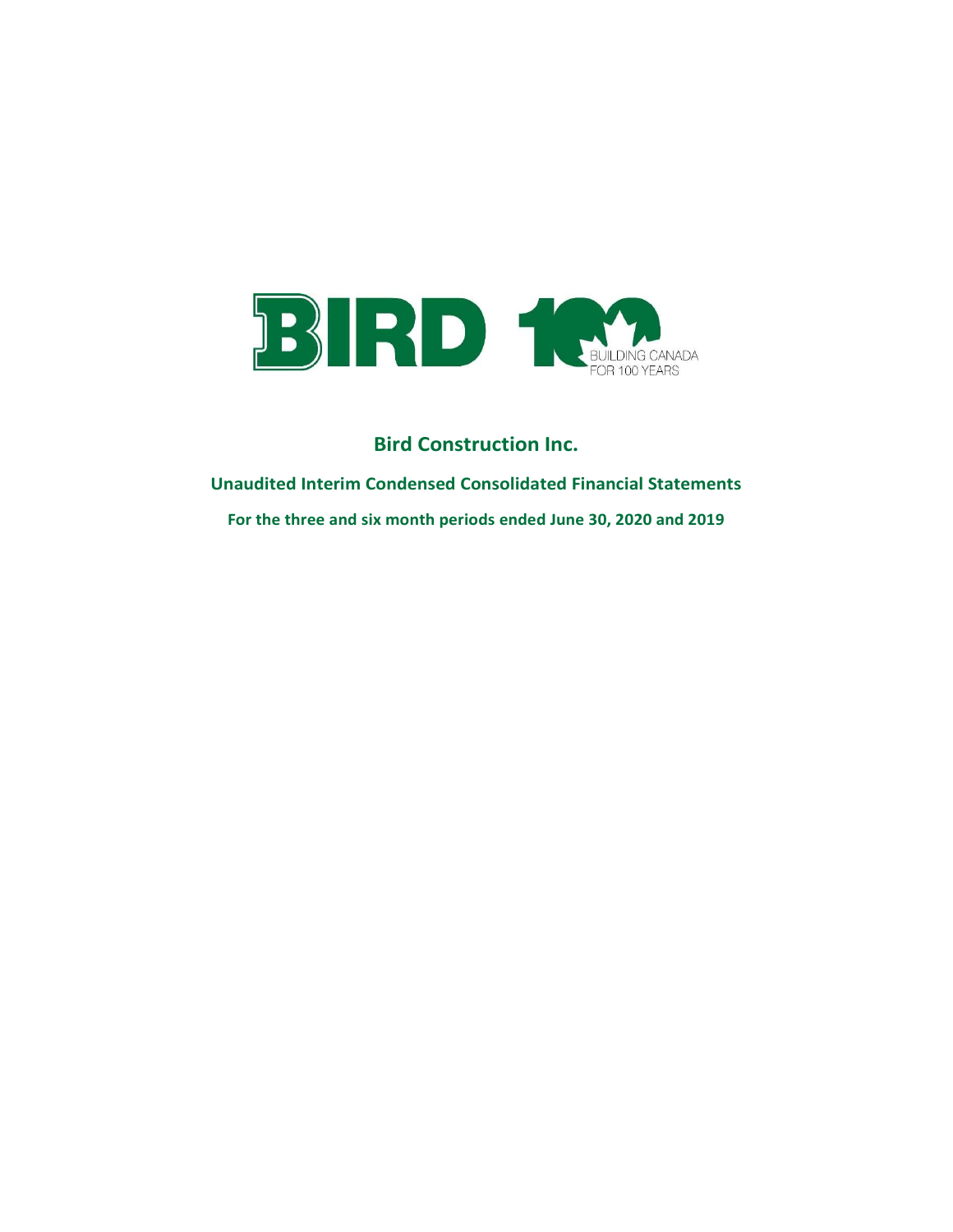# Bird Construction Inc. Consolidated Statement of Financial Position As at June 30, 2020 and December 31, 2019

(in thousands of Canadian dollars, except per share amounts)

(unaudited)

|                                                                       |                | <b>June 30,</b>  |          | December 31,     |
|-----------------------------------------------------------------------|----------------|------------------|----------|------------------|
|                                                                       | <b>Note</b>    | 2020             |          | 2019             |
| <b>ASSETS</b><br><b>Current assets</b>                                |                |                  |          |                  |
| Cash                                                                  | 23             | \$<br>171,378    | -\$      | 180.244          |
| Bankers' acceptances and short-term deposits                          | 23             | 90               |          | 90               |
| Accounts receivable                                                   | 8              | 329,068          |          | 413,649          |
| Contract assets                                                       | 6              | 18,904           |          | 31,018           |
| Contract assets - alternative finance projects                        | $\overline{7}$ | 126,014          |          | 75,180           |
| Inventory                                                             |                | 549              |          | 549              |
| Prepaid expenses                                                      |                | 1,712            |          | 2,595            |
| Income taxes recoverable                                              |                | 13,849           |          | 13,083           |
| Investments held for sale                                             | 10             | 2,921            |          | 6,978            |
| Other assets                                                          | 9              | 567              |          | 5,972            |
| <b>Total current assets</b>                                           |                | 665,052          |          | 729,358          |
|                                                                       |                |                  |          |                  |
| <b>Non-current assets</b><br>Other assets                             |                |                  |          |                  |
|                                                                       | 9<br>11        | 7,089            |          | 6,608            |
| Property and equipment                                                | 11             | 45,103           |          | 46,016           |
| Right-of-use assets                                                   | 10             | 30,452<br>17,046 |          | 34,460<br>10,185 |
| Investments in equity accounted entities<br>Deferred income tax asset |                | 10,554           |          | 11,287           |
| Intangible assets                                                     | 12             | 2,902            |          | 2,484            |
| Goodwill                                                              | 12             | 16,389           |          | 16,389           |
| <b>Total non-current assets</b>                                       |                | 129,535          |          | 127,429          |
|                                                                       |                | 794,587          |          |                  |
| <b>TOTAL ASSETS</b>                                                   |                | \$               | \$       | 856,787          |
| <b>LIABILITIES</b>                                                    |                |                  |          |                  |
| <b>Current liabilities</b>                                            |                |                  |          |                  |
| Accounts payable                                                      |                | \$<br>331,992    | <b>S</b> | 419,923          |
| <b>Contract liabilities</b>                                           | 6              | 101,587          |          | 112,126          |
| Dividends payable to shareholders                                     |                | 1,382            |          | 1,382            |
| Income taxes payable                                                  |                | 5,142            |          | 6,174            |
| Non-recourse project financing                                        | $\overline{7}$ | 125,226          |          | 85,374           |
| Current portion of loans and borrowings                               | 13             | 4,865            |          | 5,883            |
| Current portion of right-of-use liabilities                           | 13             | 7,855            |          | 8,025            |
| Provisions                                                            | 19             | 12,077           |          | 7,763            |
| <b>Other liabilities</b>                                              | 15             | 2,469            |          | 2,205            |
| <b>Total current liabilities</b>                                      |                | 592,595          |          | 648,855          |
| <b>Non-current liabilities</b>                                        |                |                  |          |                  |
|                                                                       |                |                  |          |                  |
| Loans and borrowings                                                  | 13             | 32,855           |          | 34,738           |
| Right-of-use liabilities                                              | 13             | 20,205           |          | 23,075           |
| Deferred income tax liability<br><b>Other liabilities</b>             |                | 14,285           |          | 13,868           |
|                                                                       | 15             | 8,537            |          | 8,531            |
| <b>Total non-current liabilities</b>                                  |                | 75,882           |          | 80,212           |
| <b>TOTAL LIABILITITES</b>                                             |                | 668,477          |          | 729,067          |
| <b>SHAREHOLDERS' EQUITY</b>                                           |                |                  |          |                  |
| Shareholders' capital                                                 | 17             | 42,527           |          | 42,527           |
| Contributed surplus                                                   |                | 1,956            |          | 1,956            |
| Retained earnings                                                     |                | 81,653           |          | 83,197           |
| Accumulated other comprehensive income (loss)                         |                | (26)             |          | 40               |
| <b>Total shareholders' equity</b>                                     |                | 126,110          |          | 127,720          |
| TOTAL LIABILITIES AND SHAREHOLDERS' EQUITY                            |                | \$<br>794,587    | \$       | 856,787          |
|                                                                       |                |                  |          |                  |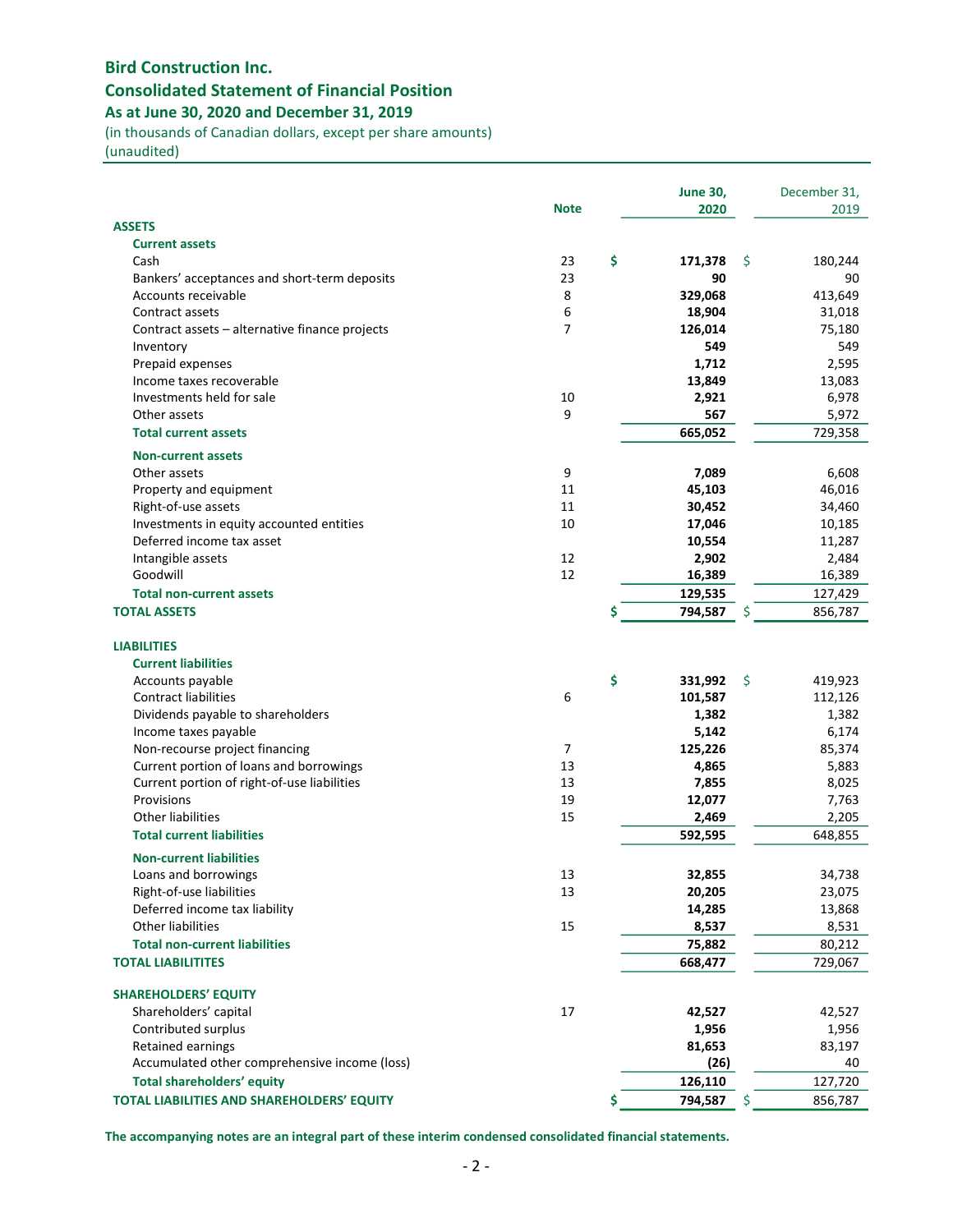# Consolidated Statement of Income (Loss)

## For the three and six month periods ended June 30, 2020 and 2019

(in thousands of Canadian dollars, except per share amounts)

(unaudited)

|                                             |             |   | For the three months ended June 30, |    |           |    | For the six months ended June 30, |   |           |
|---------------------------------------------|-------------|---|-------------------------------------|----|-----------|----|-----------------------------------|---|-----------|
|                                             | <b>Note</b> |   | 2020                                |    | 2019      |    | 2020                              |   | 2019      |
| Construction revenue                        | 6           | Ś | 282,766                             | Š. | 315,428   | \$ | 604,412                           | Ŝ | 577,205   |
| Costs of construction                       |             |   | 262,290                             |    | 300,977   |    | 567,020                           |   | 556,438   |
| Gross profit                                |             |   | 20,476                              |    | 14,451    |    | 37,392                            |   | 20,767    |
| Income from equity accounted investments    | 10          |   | 2,124                               |    | 976       |    | 3,846                             |   | 1,676     |
| General and administrative expenses         |             |   | (13, 491)                           |    | (13, 181) |    | (28, 260)                         |   | (28, 184) |
| Income (loss) from operations               |             |   | 9,109                               |    | 2,246     |    | 12,978                            |   | (5,741)   |
| Finance income                              | 20          |   | 325                                 |    | 551       |    | 1,091                             |   | 1,129     |
| Finance and other costs                     | 21          |   | (1, 549)                            |    | (1, 316)  |    | (4, 643)                          |   | (2,768)   |
| Income (loss) before income taxes           |             |   | 7,885                               |    | 1,481     |    | 9,426                             |   | (7, 380)  |
| Income tax expense (recovery)               | 14          |   | 2,261                               |    | 480       |    | 2,679                             |   | (1, 915)  |
| Net income (loss) for the period            |             |   | 5,624                               | Ŝ  | 1,001     | s  | 6,747                             |   | (5, 465)  |
| Basic and diluted earnings (loss) per share | 18          | Ś | 0.13                                | Ś  | 0.02      | Ś  | 0.16                              | Ś | (0.13)    |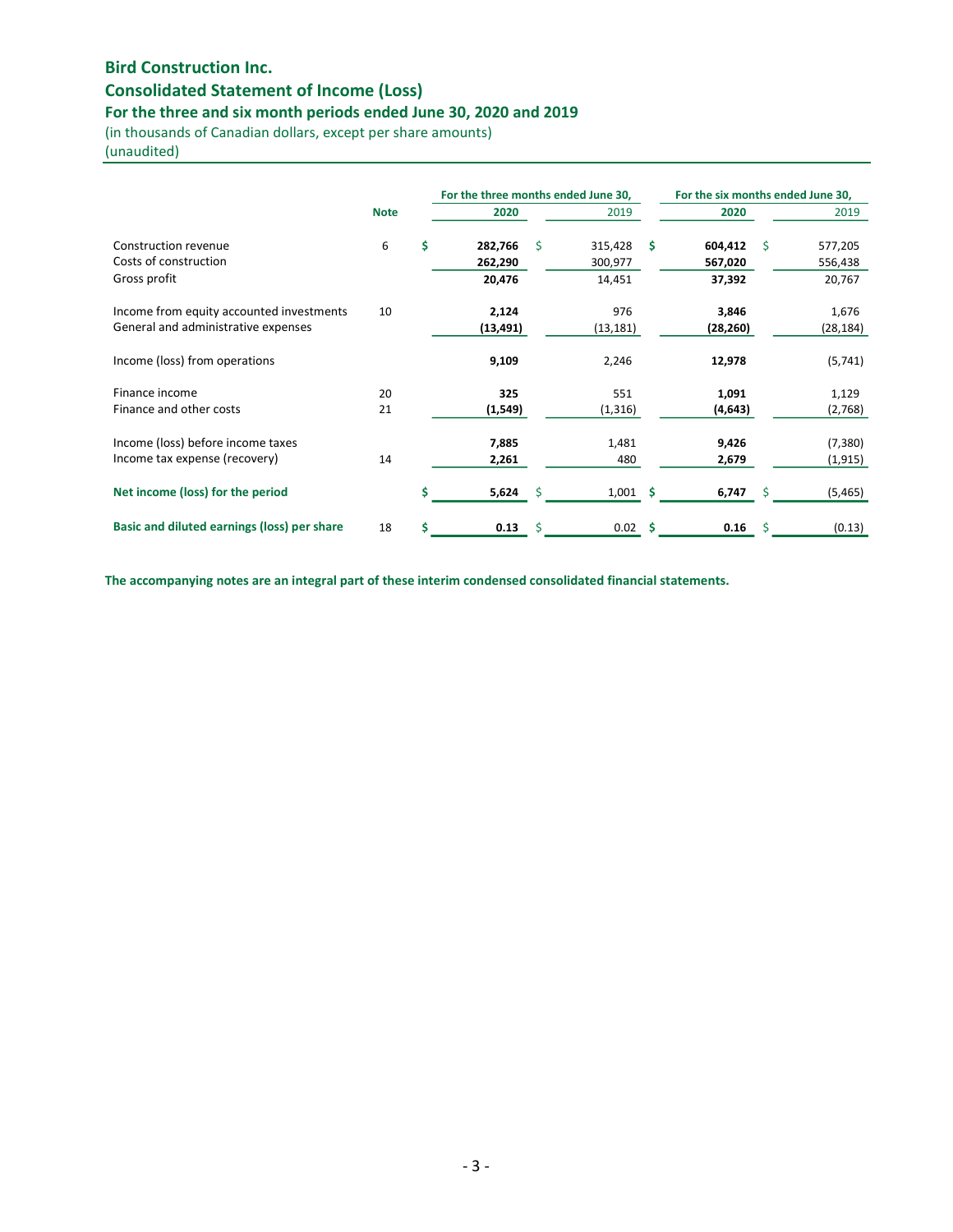# Bird Construction Inc. Consolidated Statement of Comprehensive Income (Loss)

For the three and six month periods ended June 30, 2020 and 2019

(in thousands of Canadian dollars)

(unaudited)

|                                                                                                     |             | For the three months ended June 30, |   |            |             | For the six months ended June 30. |
|-----------------------------------------------------------------------------------------------------|-------------|-------------------------------------|---|------------|-------------|-----------------------------------|
|                                                                                                     | <b>Note</b> | 2020                                |   | 2019       | 2020        | 2019                              |
| Net income (loss) for the period                                                                    | \$          | 5,624                               | s | 1,001<br>s | 6,747       | (5,465)<br>S                      |
| Other comprehensive income (loss) for the period:                                                   |             |                                     |   |            |             |                                   |
| Exchange differences on translating equity accounted<br>investments<br>Foreign currency translation |             | (18)<br>(2)                         |   | (6)        | (64)<br>(2) | 31                                |
| Items that may be reclassified to net income in<br>subsequent periods                               |             | (20)                                |   | (6)        | (66)        | 31                                |
| Total other comprehensive income (loss) for the period                                              |             | (20)                                |   | (6)        | (66)        | 31                                |
| Total comprehensive income (loss) for the period                                                    |             | 5,604                               |   | 995        | 6,681       | (5, 434)                          |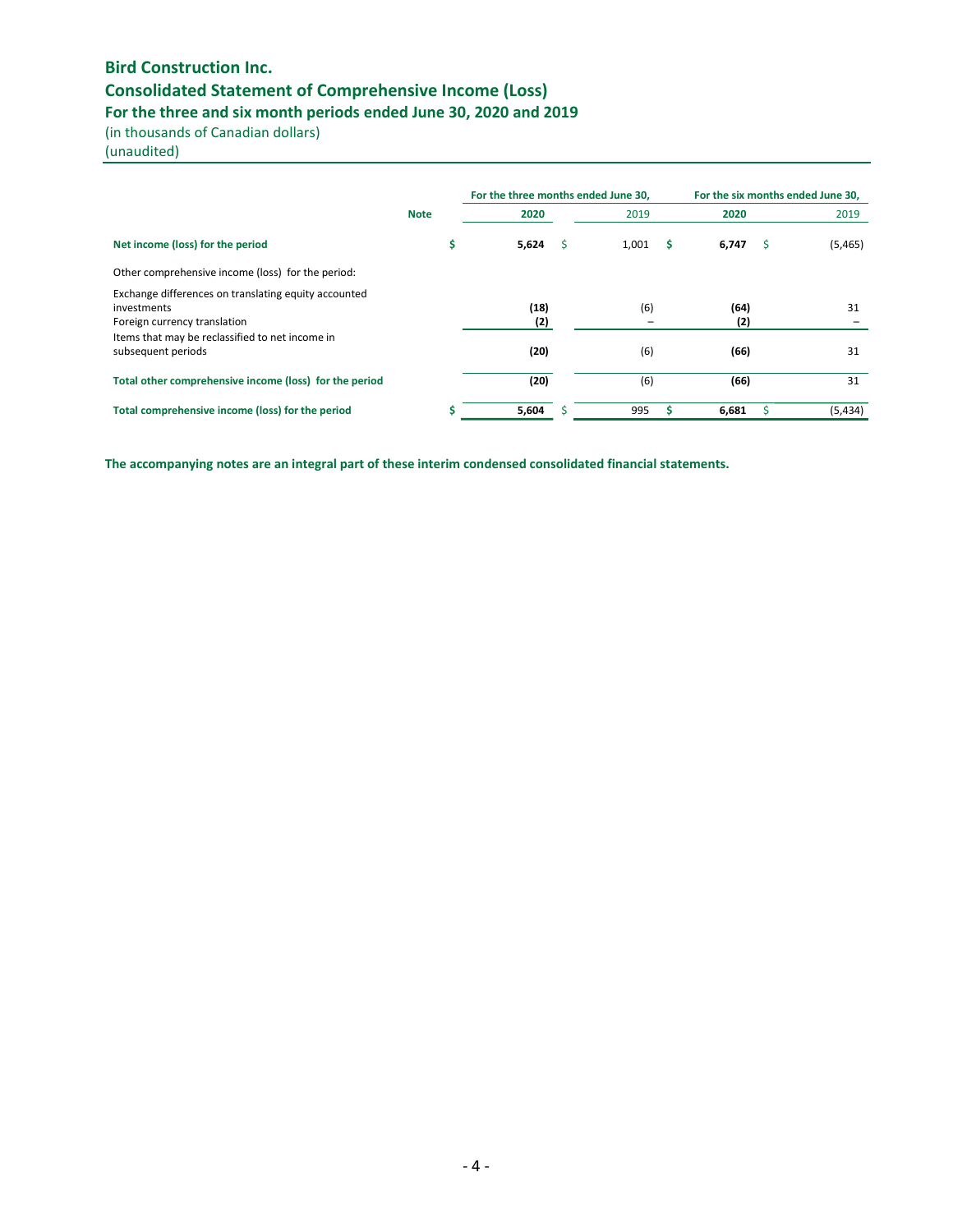# Consolidated Statement of Changes in Equity

For the six month periods ended June 30, 2020 and 2019

(in thousands of Canadian dollars, except per share amounts) (unaudited)

|                                                                                                             | <b>Note</b> | Shareholders'<br>capital |    | <b>Contributed</b><br>surplus |    | <b>Retained</b><br>earnings |    | <b>Accumulated</b><br>other<br>comprehensive<br>income (loss) |    | <b>Total</b><br>equity     |
|-------------------------------------------------------------------------------------------------------------|-------------|--------------------------|----|-------------------------------|----|-----------------------------|----|---------------------------------------------------------------|----|----------------------------|
| Balance, December 31, 2018<br>Impact on adoption of IFRS 16                                                 |             | \$<br>42,527             | Ś  | 1,956                         | Ś  | 91,743<br>(1, 448)          | \$ | 3                                                             | \$ | 136,229<br>(1, 448)        |
| Balance, January 1, 2019                                                                                    |             | 42,527                   |    | 1,956                         |    | 90,295                      |    | $\overline{3}$                                                |    | 134,781                    |
| Net income (loss) for the period<br>Other comprehensive income<br>Total comprehensive income for the period |             |                          |    |                               |    | (5, 465)<br>(5, 465)        |    | 31<br>31                                                      |    | (5, 465)<br>31<br>(5, 434) |
| Contributions by and dividends to owners<br>Dividends declared to shareholders                              |             |                          |    |                               |    | (8, 291)<br>(8, 291)        |    |                                                               |    | (8, 291)<br>(8, 291)       |
| Balance, June 30, 2019                                                                                      |             | \$<br>42,527             | Ś  | 1,956                         | Ś  | 76,539                      | Ś  | 34                                                            | Ŝ  | 121,056                    |
| Dividends declared per share                                                                                |             |                          |    |                               | \$ | 0.20                        |    |                                                               |    |                            |
| Balance, December 31, 2019                                                                                  |             | \$<br>42,527             | \$ | 1,956                         | \$ | 83,197                      | \$ | 40                                                            | Ś  | 127,720                    |
| Net income for the period<br>Other comprehensive income (loss)<br>Total comprehensive income for the period | 10          |                          |    |                               |    | 6,747<br>6,747              |    | (66)<br>(66)                                                  |    | 6,747<br>(66)<br>6,681     |
| Contributions by and dividends to owners<br>Dividends declared to shareholders                              |             |                          |    |                               |    | (8, 291)<br>(8, 291)        |    |                                                               |    | (8, 291)<br>(8, 291)       |
| <b>Balance, June 30, 2020</b>                                                                               |             | \$<br>42,527             | Ś  | 1,956                         | \$ | 81,653                      | S  | $(26)$ \$                                                     |    | 126,110                    |
| Dividends declared per share                                                                                |             |                          |    |                               | \$ | 0.20                        |    |                                                               |    |                            |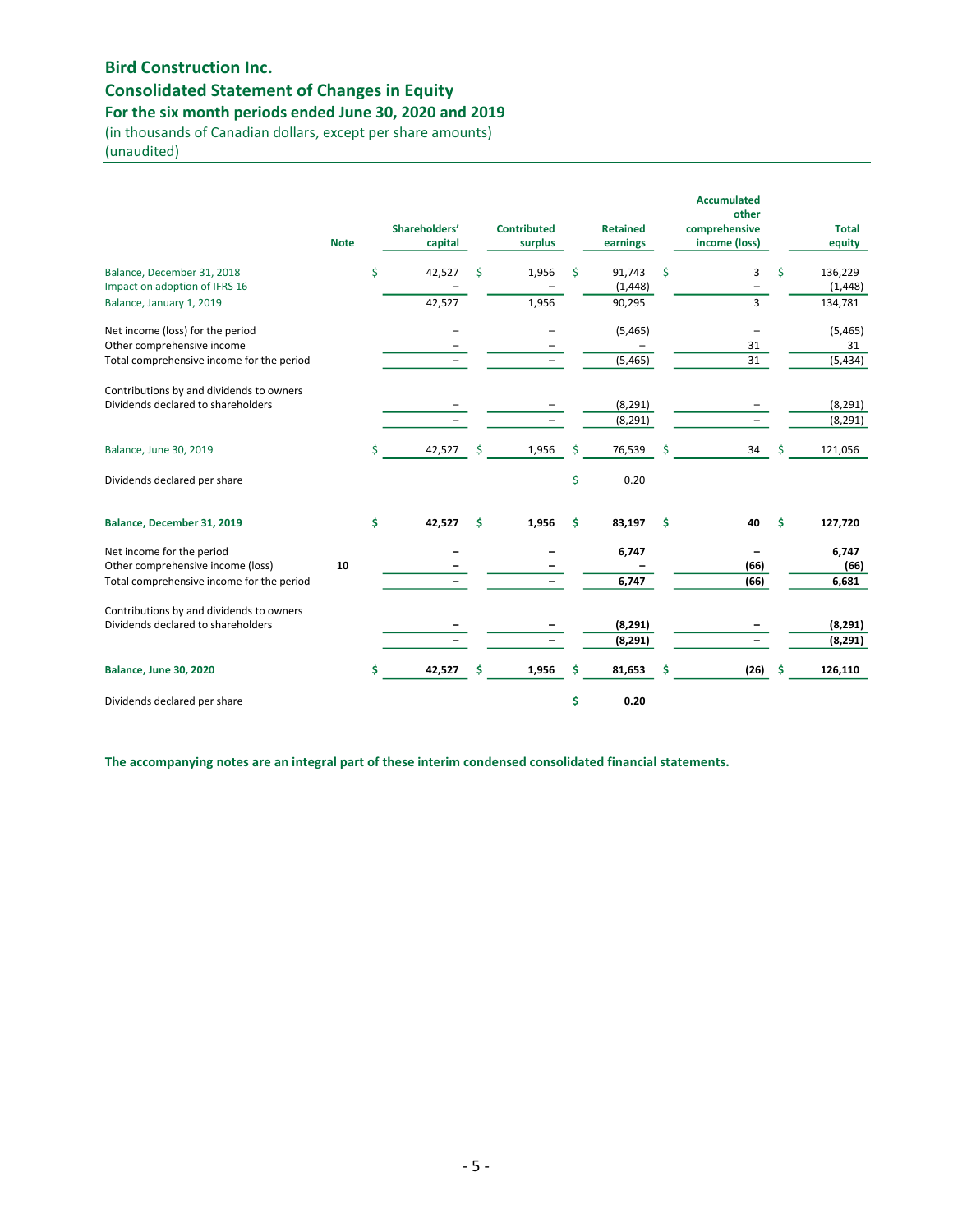# Bird Construction Inc. Consolidated Statement of Cash Flows For the six month periods ended June 30, 2020 and 2019

(in thousands of Canadian dollars)

(unaudited)

|                                                                       |                |           | For the six months ended June 30, |           |
|-----------------------------------------------------------------------|----------------|-----------|-----------------------------------|-----------|
|                                                                       | <b>Note</b>    | 2020      |                                   | 2019      |
| Cash flows from (used in) operating activities                        |                |           |                                   |           |
| Net income (loss) for the period                                      | \$             | 6,747     | \$                                | (5, 465)  |
| Items not involving cash:                                             |                |           |                                   |           |
| Amortization                                                          | 12             | 475       |                                   | 449       |
| Depreciation                                                          | 11             | 6,680     |                                   | 6,329     |
| Gain on sale of property and equipment                                |                | (1,519)   |                                   | (648)     |
| Income from equity accounted investments                              | 10             | (3,846)   |                                   | (1,676)   |
| Finance income                                                        | 20             | (1,091)   |                                   | (1, 129)  |
| Finance and other costs                                               | 21             | 4,643     |                                   | 2,768     |
| Deferred compensation plan expense and other                          |                | 1,359     |                                   | 1,617     |
| Unrealized (gain) loss on investments and other                       |                | (78)      |                                   | 495       |
| Income tax expense (recovery)                                         | 14             | 2,679     |                                   | (1, 915)  |
| Cash flows from operations before changes in non-cash working capital |                | 16,049    |                                   | 825       |
| Changes in non-cash working capital related to operating activities   | 23             | (43, 292) |                                   | (67, 844) |
| Interest received                                                     |                | 1,222     |                                   | 1,111     |
| Interest paid                                                         |                | (3, 469)  |                                   | (1,645)   |
| Income taxes paid                                                     |                | (4,507)   |                                   | (2,918)   |
| Net cash used in operating activities                                 |                | (33,997)  |                                   | (70, 471) |
| Cash flows from (used in) investing activities                        |                |           |                                   |           |
| Investments in equity accounted entities                              | 10             | (4,285)   |                                   | (112)     |
| Capital distributions from equity accounted entities                  | 10             | 1,027     |                                   | 355       |
| Proceeds on sale of investment in equity accounted entities           | 10             | 5,414     |                                   |           |
| Additions to property and equipment                                   | 11             | (4,750)   |                                   | (7, 517)  |
| Proceeds on sale of property and equipment                            | 11             | 5,586     |                                   | 1,363     |
| Additions to intangible assets                                        | 12             | (893)     |                                   | (173)     |
| Proceeds from maturity of short-term investments                      |                |           |                                   | 1,666     |
| Other long-term assets                                                |                | (480)     |                                   | 1,789     |
| Net cash from (used in) investing activities                          |                | 1,619     |                                   | (2,629)   |
| Cash flows from (used in) in financing activities                     |                |           |                                   |           |
| Dividends paid on shares                                              |                | (8,291)   |                                   | (8, 291)  |
| Proceeds from non-recourse project financing                          | $\overline{7}$ | 39,084    |                                   | 15,700    |
| Proceeds from loans and borrowings                                    | 13             | 16,250    |                                   | 14,536    |
| Repayment of loans and borrowings                                     | 13             | (19, 151) |                                   | (2,060)   |
| Repayment of right-of-use liabilities                                 | 13             | (4, 458)  |                                   | (3, 239)  |
| Net cash from financing activities                                    |                | 23,434    |                                   | 16,646    |
|                                                                       |                |           |                                   |           |
| Net decrease in cash and cash equivalents, during the period          |                | (8,944)   |                                   | (56, 454) |
| Effects of foreign exchange on cash balances                          |                | 78        |                                   | (456)     |
| Cash and cash equivalents, beginning of period                        |                | 180,334   |                                   | 158,920   |
| Cash and cash equivalents, end of period                              | \$<br>23       | 171,468   | \$                                | 102,010   |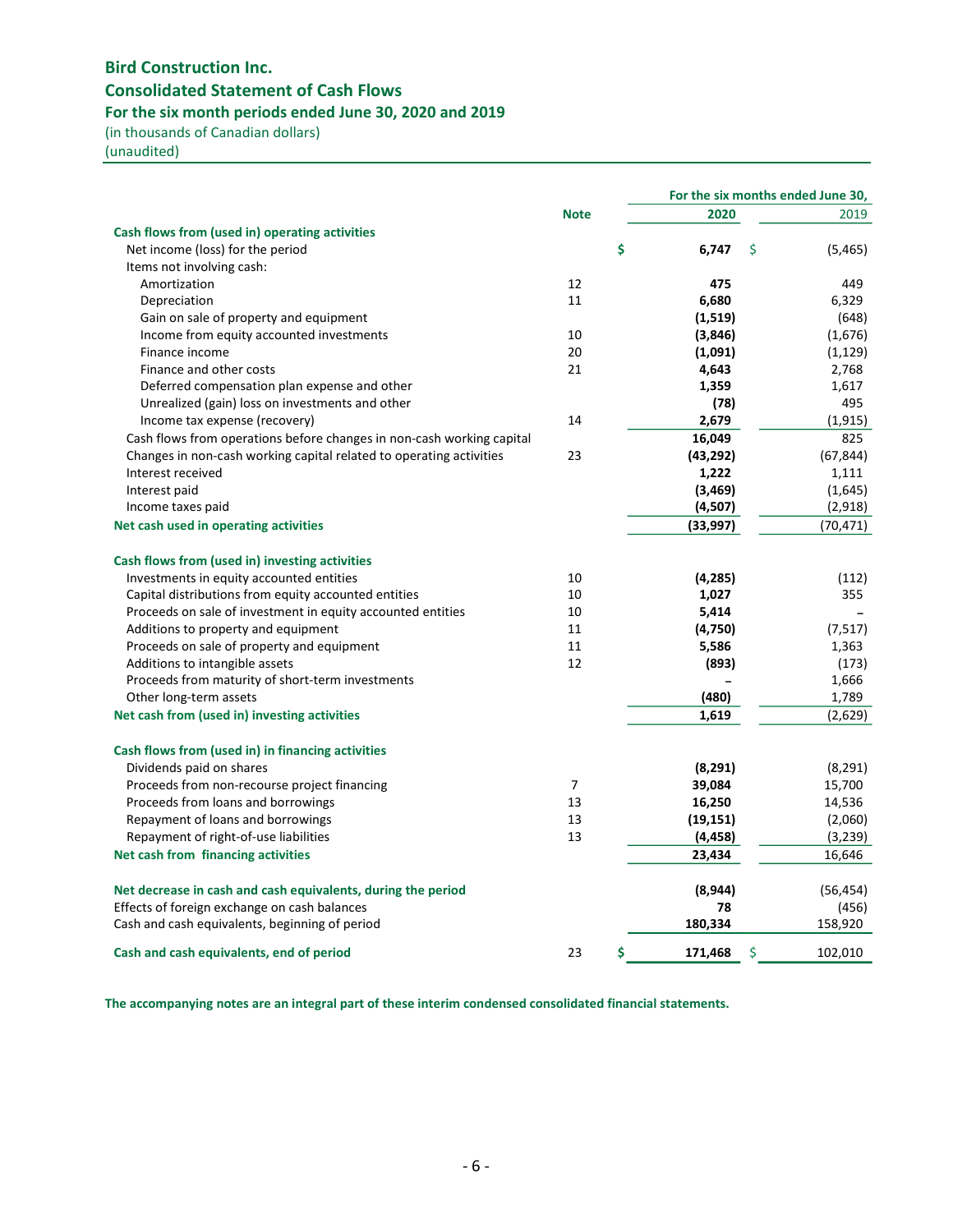## Notes to the Interim Condensed Consolidated Financial Statements

For the three and six month periods ended June 30, 2020 and 2019

(in thousands of Canadian dollars, except per share amounts) (unaudited)

### 1. Structure of the Company

Bird Construction Inc. (the "Company") is a corporation incorporated in the province of Ontario, Canada. The address of the Company's registered office is 5700 Explorer Drive, Suite 400, Mississauga, Ontario, Canada.

The Company, through its subsidiaries and interests in joint arrangements, carries on business as a general contractor with offices across Canada. The Company serves customers in the industrial, mining, institutional, retail, commercial, multi-tenant residential, light industrial, and renovation and restoration sectors using fixed priced, design-build, unit price, cost reimbursable, guaranteed upset price, construction management and integrated project delivery ("IPD") contract delivery methods.

Segment results are reviewed by the Company's Chief Executive Officer to assess performance and allocate resources within the Company. Management applies judgement in the aggregation of the Company's operating segments and has determined that the Company operates in one reportable segment being the general contracting sector of the construction industry. The Company's operating segments have similar economic characteristics in that each of the Company's operating districts provides comparable construction services, use similar contracting methods, have similar long term economic prospects, share similar cost structures and operate in similar regulatory environments.

#### 2. Basis of preparation

#### Authorization of financial statements

These unaudited interim condensed consolidated financial statements were authorized for issue on August 11, 2020 by the Company's Board of Directors.

#### Statement of compliance

These unaudited interim condensed consolidated financial statements have been prepared in accordance with International Financial Reporting Standards ("IFRS") applicable to the preparation of interim financial statements, including IAS 34 Interim Financial Reporting. These unaudited interim condensed consolidated financial statements do not include all of the information and disclosures required in the Company's annual consolidated financial statements, and should be read in conjunction with the Company's annual consolidated financial statements for the year ended December 31, 2019.

#### Basis of measurement

These unaudited interim condensed consolidated financial statements have been prepared using the historical cost convention, except for certain financial assets, derivative financial instruments and liabilities for cash settled share-based payment arrangements which are measured at fair value.

#### Use of estimates and judgements

The preparation of financial statements requires management to make judgements, estimates and assumptions that affect the application of accounting policies and the reported amounts of revenues, expenses, assets, liabilities and the disclosure of contingent assets and liabilities at the reporting date.

Uncertainty about these assumptions and estimates could result in a material adjustment to the carrying amount of an asset or liability and/or the reported amount of revenue and expense in future periods. Estimates and underlying assumptions are reviewed on an ongoing basis. Revisions to accounting estimates are recognized in the period in which the estimates are revised and in any future periods affected.

On March 11, 2020 the World Health Organization ("WHO") declared a global pandemic ("COVID-19 pandemic") due to contagiousness of the novel coronavirus and the severe respiratory disease, COVID-19, that could be developed after contracting the virus. As a result of the COVID-19 pandemic, states of emergency were declared across the various provinces and jurisdictions that the Company operates. The Company has quickly responded to protect its people and has implemented numerous health and safety measures based on public health authority guidance. The Company's operations could be negatively impacted as a result of the global pandemic due to suspension of projects, availability of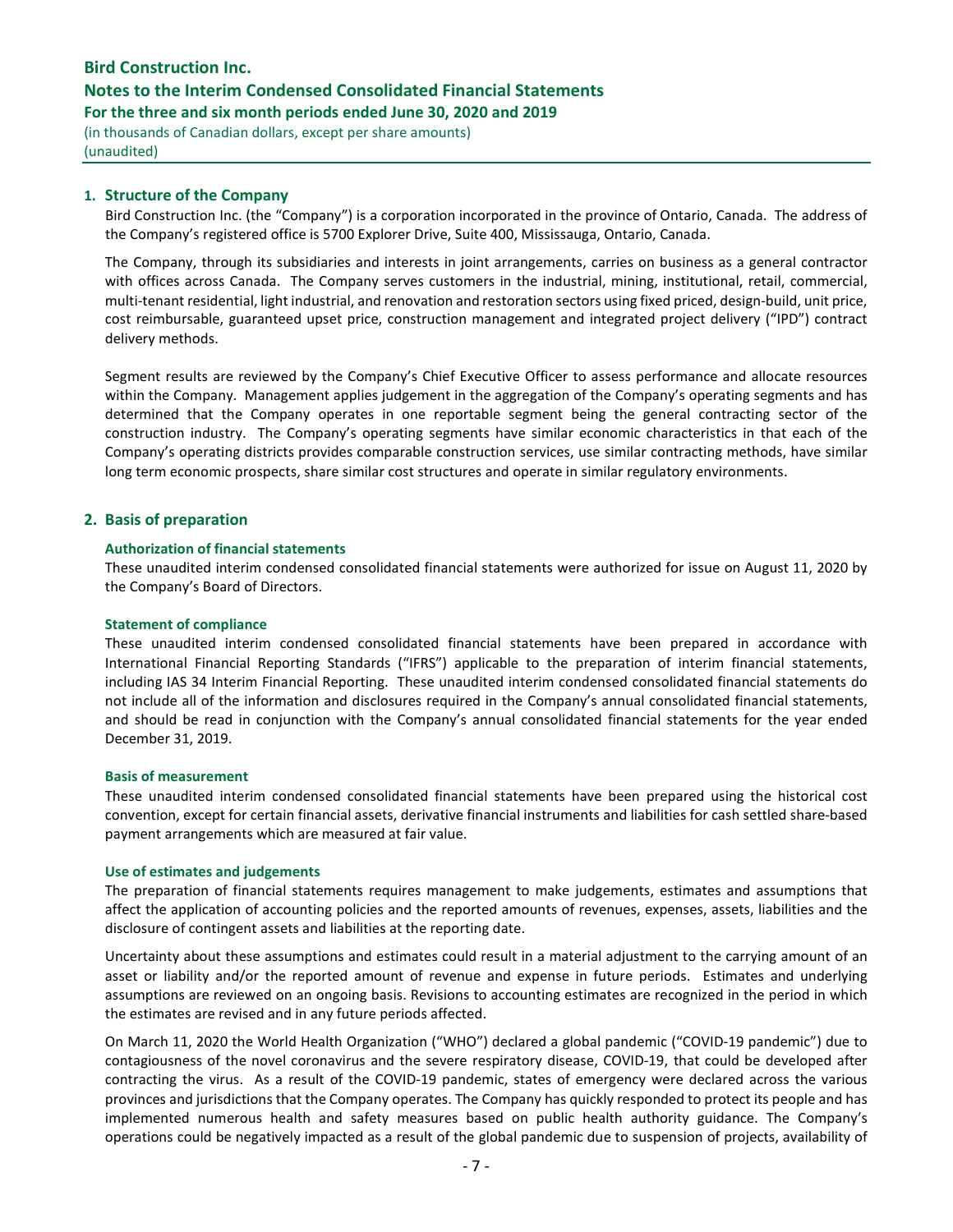(in thousands of Canadian dollars, except per share amounts) (unaudited)

labour and disruptions to the supply chain. In addition, several projects that were expected to be awarded and secured have been delayed, suspended or cancelled, and this could continue as a result of the pandemic.

The COVID-19 pandemic has caused significant disruption to the global economy, and the duration and full financial impact of the COVID-19 pandemic is yet to be determined. The effectiveness of the Company's business continuity plan, and various safety and austerity measures implemented are also yet to be determined. There is significant uncertainty relating to any assumptions and estimates relating to the impact of COVID-19 pandemic on the operating and financial results, which could materially and adversely affect the Company.

#### Revenue and gross profit recognition

Construction revenue, construction costs, contract liabilities, and contract assets are based on estimates and judgements used in determining contract revenue and contract costs to calculate the stage of completion for a particular construction project, depending upon the nature of the construction contract, as more fully described in the revenue recognition policy. To determine the estimated costs to complete construction contracts, assumptions and estimates are required to evaluate matters related to schedule, material and labour costs, labour productivity, changes in contract scope and subcontractor costs. Due to the nature of construction activities, estimates can change significantly from one accounting period to the next.

The value of many construction contracts increases over the duration of the construction period. Change orders may be issued by customers to modify the original contract scope of work or conditions. In addition, there may be disputes or claims regarding additional amounts owing as a result of changes in contract scope, delays, additional work or changed conditions. Construction work related to a change order or claim may proceed, and costs may be incurred, in advance of final determination of the value of the change order. Many change orders and claims may not be settled until the construction project is complete or subsequent to completion and the nature of the relationship with the other party to the claim and the history of success of these claims may impact the associated revenue or cost recovery. Claims against customers for variable consideration due to delays, changes, etc. are assessed under the Company's revenue policy, which requires significant judgement. The amount of variable consideration that is constrained is the difference between the total claim value and the best estimate of recovery. This constrained value is reviewed each reporting period.

#### Provisions

Legal and warranty and other provisions involve the use of estimates. Estimates and assumptions are required to determine when to record and how to measure a provision in the financial statements. The outcomes may differ significantly from the estimates used in preparing the financial statements resulting in adjustments to previously reported financial results.

#### Asset impairments

Impairment testing is performed annually or earlier, if a triggering event occurs, for indefinite-lived intangible assets and goodwill resulting from business combinations, by comparing the recoverable amount of the cash generating unit ("CGU"), or groups of CGUs to its carrying amount. The recoverable amounts of the CGU are determined based on a value in use calculation. There is a significant amount of uncertainty with respect to the estimates of recoverable amounts of the CGUs' assets given the necessity of making economic projections which employ the following key assumptions: future cash flows, growth opportunities, including economic risk assumptions, and estimates of achieving key operating metrics and drivers; and the discount rate.

### 3. Summary of significant accounting policies

The accounting principles used in the preparation of these unaudited interim condensed consolidated financial statements are consistent with those followed in the preparation of the Company's December 31, 2019 annual consolidated financial statements.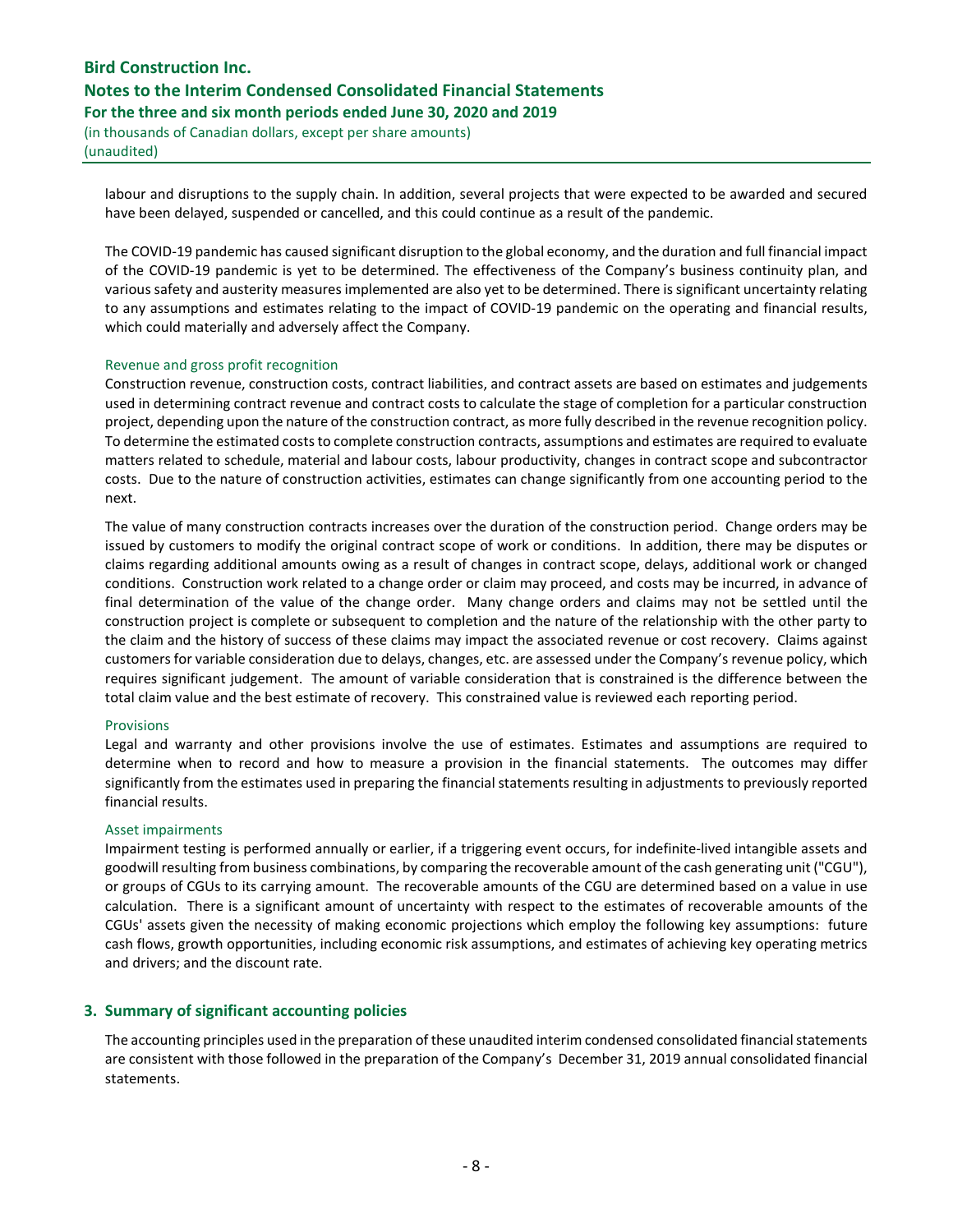## Notes to the Interim Condensed Consolidated Financial Statements

For the three and six month periods ended June 30, 2020 and 2019

(in thousands of Canadian dollars, except per share amounts) (unaudited)

## 4. New Accounting Standards, Amendments and Interpretations Adopted

#### Amendments to IFRS 3 – Definition of a Business

The Company adopted the amendments to IFRS 3 on a prospective basis on January 1, 2020. On October 22, 2018, the IASB issued amendments to IFRS 3 Business Combinations that seek to clarify whether a transaction results in an asset or a business acquisition. The amendments apply to businesses acquired in annual reporting periods beginning on or after January 1, 2020. Earlier application is permitted. The definition of a business is narrower which could result in fewer business combinations being recognized. The adoption of the amendments to IFRS 3 did not have an impact on the financial statements.

### 5. Future accounting changes

The following future change to accounting standards is not effective for the annual period ending December 31, 2020, and has not been applied in preparing these consolidated financial statements.

#### Amendments to IAS 1 – Classification of Liabilities as Current or Non-current

On January 23, 2020, the IASB issued amendments to IAS 1 Presentation of Financial Statements, to clarify the classification of liabilities as current or non-current. For the purposes of non-current classification, the amendments removed the requirement for a right to defer settlement or roll over of a liability for at least twelve months to be unconditional. Instead, such a right must have substance and exist at the end of the reporting period.

The amendments also clarify how a company classifies a liability that includes a counterparty conversion option. The amendments state that: settlement of a liability includes transferring a company's own equity instruments to the counterparty; and when classifying liabilities as current or non-current a company can ignore only those conversion options that are recognized as equity. The amendments are effective for annual periods beginning on or after January 1, 2022. Early adoption is permitted.

### Amendments to IFRS 16 – COVID-19-Related Rent Concessions

On May 28, 2020, the IASB issued COVID-19-Related Rent Concessions (Amendment to IFRS 16). The amendments are effective for annual periods beginning on or after June 1, 2020. Early adoption is permitted.

The amendments exempt lessees from having to consider individual lease contracts to determine whether rent concessions occurring as a direct consequence of the COVID-19 pandemic are lease modifications and allows lessees to account for such rent concessions as if they were not lease modifications. It applies to COVID-19-related rent concessions that reduce lease payments due on or before June 30, 2021. The Company will adopt the amendments to IFRS 16 on a prospective basis and the amendments are not expected to have a material impact on the financial statements.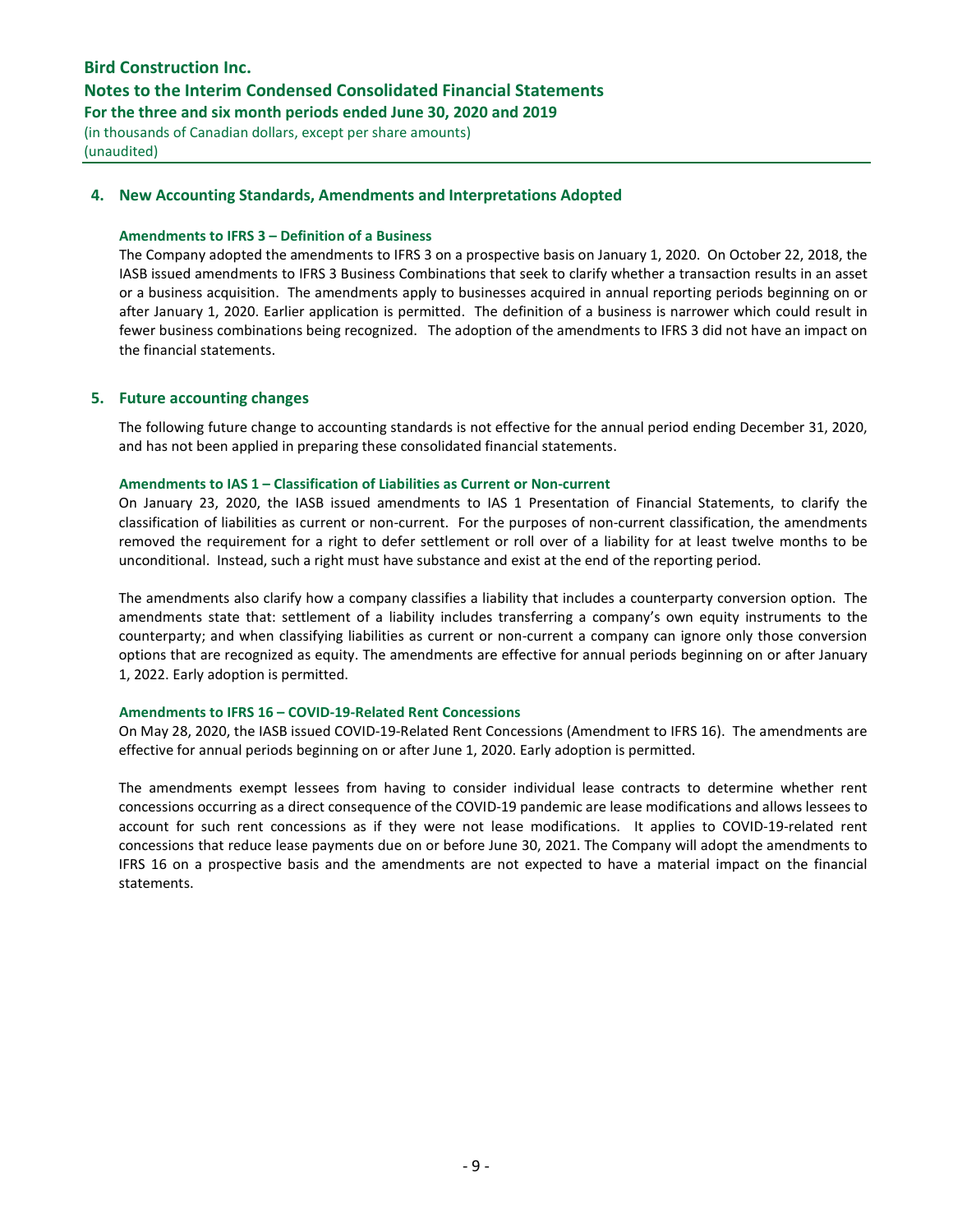## Notes to the Interim Condensed Consolidated Financial Statements

For the three and six month periods ended June 30, 2020 and 2019

(in thousands of Canadian dollars, except per share amounts) (unaudited)

### 6. Revenue

#### Disaggregation of revenue

The Company disaggregates revenue from contracts with customers by contract type, as this best depicts how the nature, amount, timing and uncertainty of revenue and cash flows are affected by economic factors.

|                                                                    | Three months ended June 30, |  |         | Six months ended June, 30 |  |         |
|--------------------------------------------------------------------|-----------------------------|--|---------|---------------------------|--|---------|
|                                                                    | 2020                        |  | 2019    | 2020                      |  | 2019    |
| Public Private Partnerships ("PPP")                                | 5,878                       |  | 23,184  | 21,341                    |  | 49,498  |
| Alternative finance projects and complex design-build              | 28,286                      |  | 46.486  | 64.549                    |  | 88,478  |
| Stipulated sum, unit price and standard specification design-build | 182.697                     |  | 178.556 | 362.728                   |  | 320,209 |
| Construction management, cost plus and IPD                         | 65,905                      |  | 67,202  | 155.794                   |  | 119,020 |
|                                                                    | 282,766                     |  | 315,428 | 604,412                   |  | 577,205 |

#### Remaining performance obligations

The total value of all contracts awarded to the Company, less the total value of work completed on these contracts as of the reporting date is referred to as remaining performance obligations. This includes all contracts that have been awarded to the Company whether the work has commenced or will commence in the normal course.

As at June 30, 2020 the aggregate amount of the transaction price allocated to total remaining performance obligations from construction contracts was \$1,645,356. The value of remaining performance obligations does not include amounts for variable consideration that are constrained, agency relationship construction management projects, and estimated future work orders to be performed as part of master services agreements.

The Company expects to recognize approximately 58% of the remaining performance obligations over the next 12 months with the remaining balance being recognized beyond 12 months. This expectation is based on management's best estimate but contains uncertainty as it is subject to factors outside of management's control.

### Summary of contract balances

The following table provides information about receivables, contract assets and contract liabilities from contracts with customers:

|                                                         | <b>June 30,</b><br>2020 | December 31,<br>2019 |
|---------------------------------------------------------|-------------------------|----------------------|
| Progress billings and holdbacks receivable (note 8)     | 324.223                 | 406,682              |
| Contract assets                                         | 18.904                  | 31,018               |
| Contract assets – alternative finance projects (note 7) | 126.014                 | 75,180               |
| <b>Contract liabilities</b>                             | (101, 587)              | (112, 126)           |
|                                                         | 367.554                 | 400.754              |

#### Progress billings and holdbacks receivable

The Company issues invoices in accordance with the billing schedule or contract terms. These invoices trigger recognition of accounts receivable.

#### Contract assets including alternative finance projects

The Company receives payments from customers based on a billing schedule, as established in the contracts. A contract asset relates to the conditional right to consideration for completed performance under the contract. Accounts receivable are recognized when the right to consideration becomes unconditional. Contract assets related to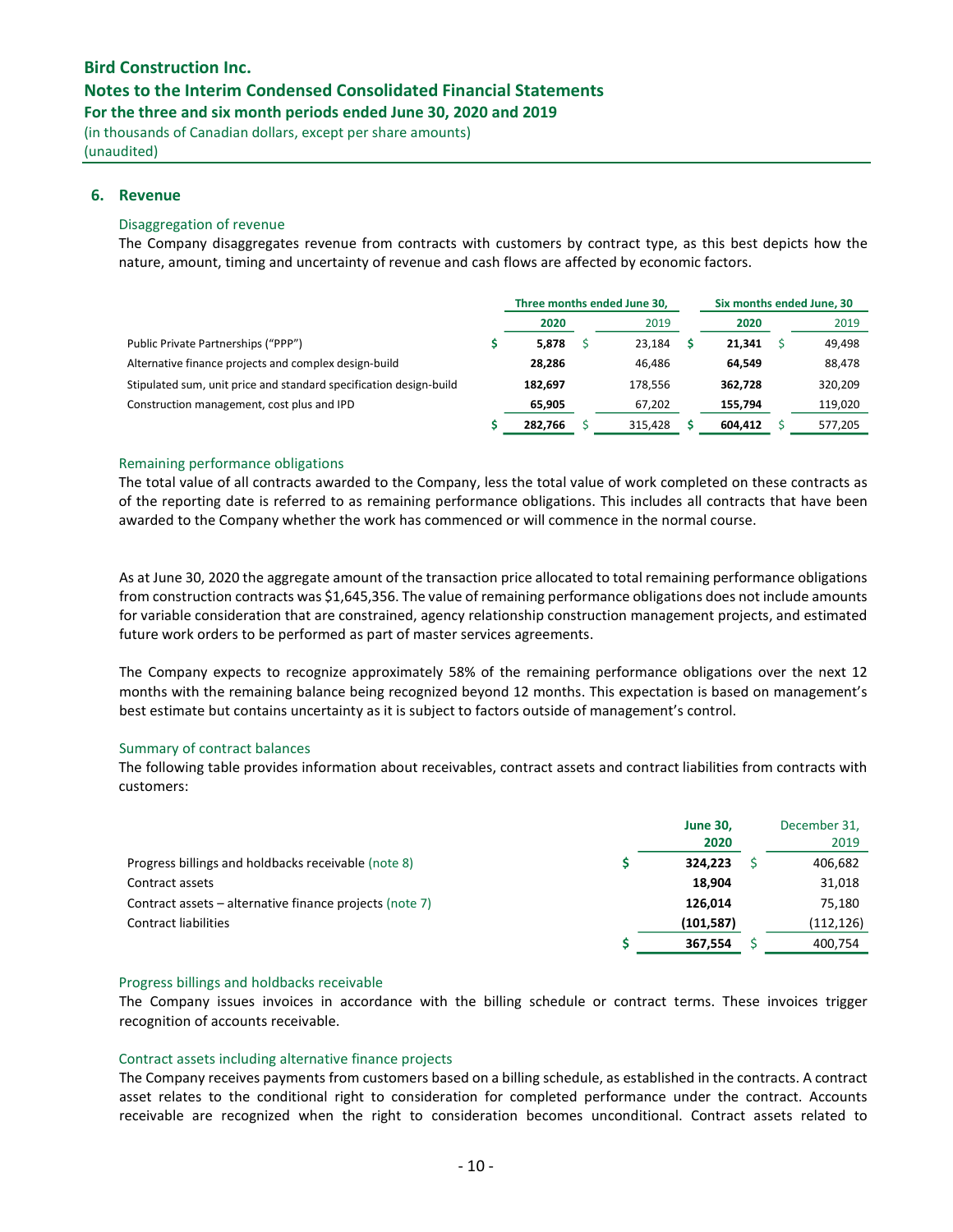(in thousands of Canadian dollars, except per share amounts) (unaudited)

construction contracts are typically invoiced within a year, while alternative finance projects follow a contractually agreed billing schedule and contract assets are recognized in accounts receivable upon substantial performance.

#### Contract liabilities

Contract liabilities relate to payments received in advance of performance under the contract. Contract liabilities are recognized as revenue as (or when) the Company performs under the contract. Typically, contract liabilities are recognized within a year as performance is achieved per contractual terms.

## 7. Alternative finance projects

The following table provides details of contract assets – alternative finance projects as at June 30, 2020:

|                                                  | <b>June 30,</b> |
|--------------------------------------------------|-----------------|
| <b>OPP Modernization Phase 2</b>                 | 2020            |
| Balance, beginning of period                     | 75.180          |
| Change in contract asset relating to the project | 50,834          |
| Balance, end of period                           | 126.014         |

The following table provides details of the changes in the Company's non-recourse project financing during the period:

|                                            | <b>Non-Recourse Project Financing</b> |  |                             |  |                       |   |              |  |  |
|--------------------------------------------|---------------------------------------|--|-----------------------------|--|-----------------------|---|--------------|--|--|
|                                            | Loan<br>facility                      |  | <b>Transaction</b><br>costs |  | Interest rate<br>swap |   | <b>Total</b> |  |  |
| Balance, December 31, 2019                 | 85,067                                |  | (369)                       |  | 676                   | s | 85,374       |  |  |
| Proceeds                                   | 39,084                                |  |                             |  |                       |   | 39,084       |  |  |
| Repayment of debt                          |                                       |  |                             |  |                       |   |              |  |  |
| Transaction costs net of amortization      |                                       |  | 369                         |  |                       |   | 369          |  |  |
| Change in fair value of interest rate swap |                                       |  |                             |  | 399                   |   | 399          |  |  |
| <b>Balance, June 30, 2020</b>              | 124.151                               |  | -                           |  | 1.075                 |   | 125.226      |  |  |

#### OPP Modernization Phase 2

#### i. Background information

During 2018, the Company was awarded a fixed-price design-build-finance contract to construct the Ontario Provincial Police ("OPP") Modernization Phase 2 project.

#### ii. Restricted cash

The terms of the debt financing agreement require that scheduled loan advances be deposited into a bank account, that cannot be accessed directly by the Company. Upon recommendation by the lender's technical advisor, cash is released monthly based on the progress of the work (note 23).

#### iii. Contract assets

Contract assets will increase throughout the project until payment is made to the Company following substantial completion.

#### iv. Loan payable

The Company has arranged a \$138,475 loan facility related to the project. The loan is repayable in full, upon substantial completion of the project, from the proceeds of the contract payment. The scheduled substantial completion date is in the fourth quarter of 2020. In the event of a default in payment for the construction work upon substantial completion, including interim interest costs, the lender has recourse only against assets related to this project, which have been segregated in a wholly-owned subsidiary of the Company.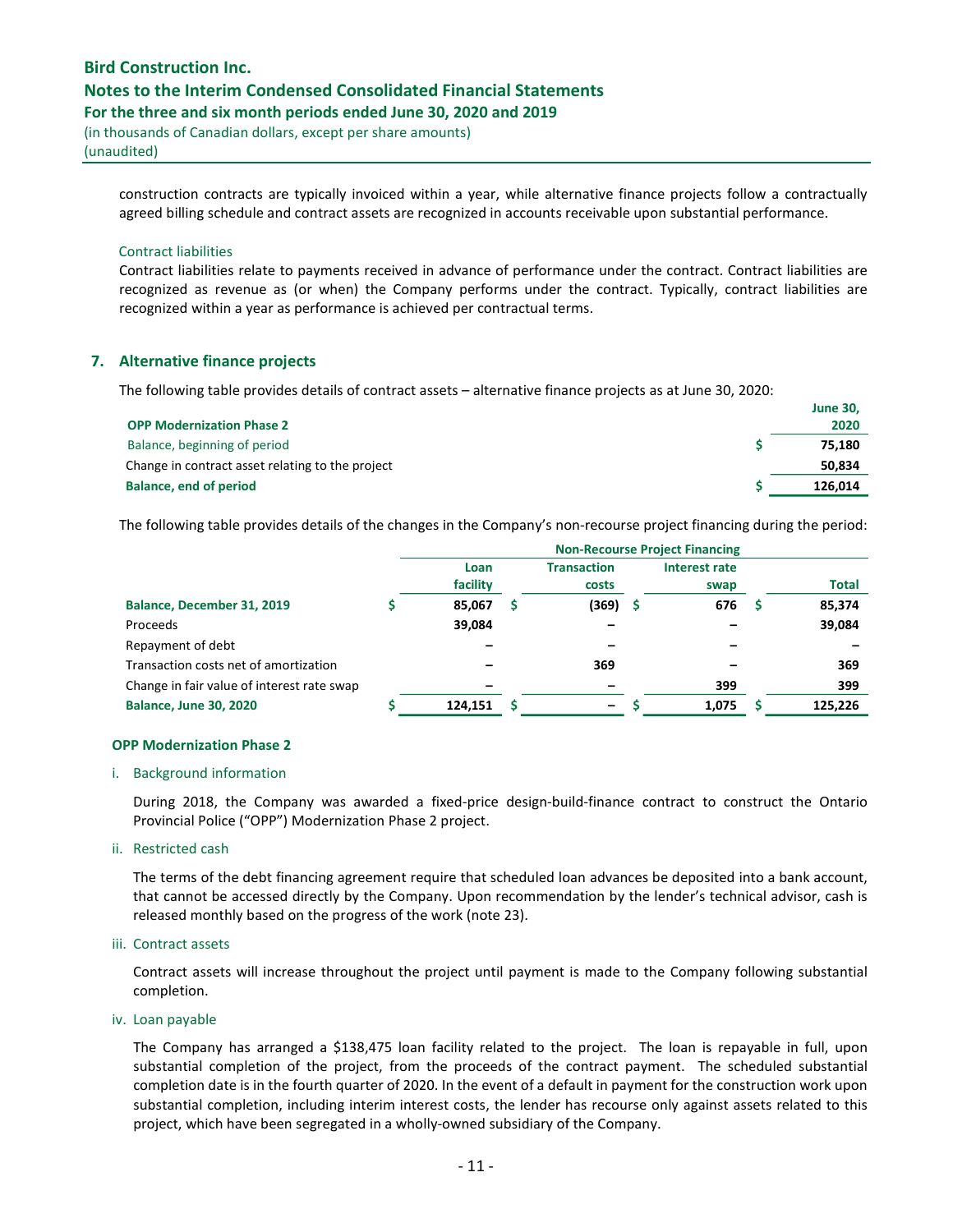(in thousands of Canadian dollars, except per share amounts) (unaudited)

> Interest is paid monthly in arrears. Borrowings under the facility bear interest at a rate per annum equal to the bankers' acceptance rate plus a spread. As part of the loan facility, the Company entered into an interest rate swap agreement that effectively fixes the interest rate at 3.29%. The interest rate swap was executed on August 17, 2018 and expires on January 4, 2021. The notional amounts of the interest rate swap agreement match the estimated draws under the loan facility. The interest rate swap agreement is not designated as a hedge, and changes in the fair market value are recorded in the consolidated statement of income. Interest expense on the loan during the six month period ended June 30, 2020 of \$2,098 (June 30, 2019 – \$547) is included in finance costs.

## 8. Accounts receivable

|                                                       | <b>June 30,</b><br>2020 | December 31,<br>2019 |
|-------------------------------------------------------|-------------------------|----------------------|
| Progress billings on construction contracts           | 207.290                 | 271,931              |
| Holdbacks receivable (due within one operating cycle) | 116.933                 | 134,751              |
| Other                                                 | 4.845                   | 6.967                |
|                                                       | 329.068                 | 413,649              |

Accounts receivable are reported net of an allowance for doubtful accounts of \$1,478 as at June 30, 2020 (December 31, 2019 - \$1,538).

Holdbacks receivable represent amounts billed on construction contracts which are not due until the contract work is substantially complete and the applicable lien period has expired.

## 9. Other assets

|                                             | <b>June 30,</b><br>2020 | December 31,<br>2019 |
|---------------------------------------------|-------------------------|----------------------|
| Subcontractor / Supplier insurance deposits | 4.909                   | 4,511                |
| Notes receivable                            | 2,747                   | 8,069                |
| Other assets                                | 7,656                   | 12,580               |
| Less:                                       |                         |                      |
| Current portion - other assets              | 567                     | 5,972                |
| <b>Non-current portion</b>                  | 7,089                   | 6,608                |

Subcontractor/Supplier insurance deposits relate to the Company's insurance policies which provide Bird with comprehensive coverage, subject to a deductible, in respect of subcontractor or supplier default on certain projects where the subcontractor or supplier is enrolled in the program.

The Company has promissory notes outstanding from an equity accounted joint arrangement. One promissory note is available to the borrower for working capital purposes and is due on September 8, 2022. The second promissory note is available to the borrower for a specific project and is due upon completion of the project.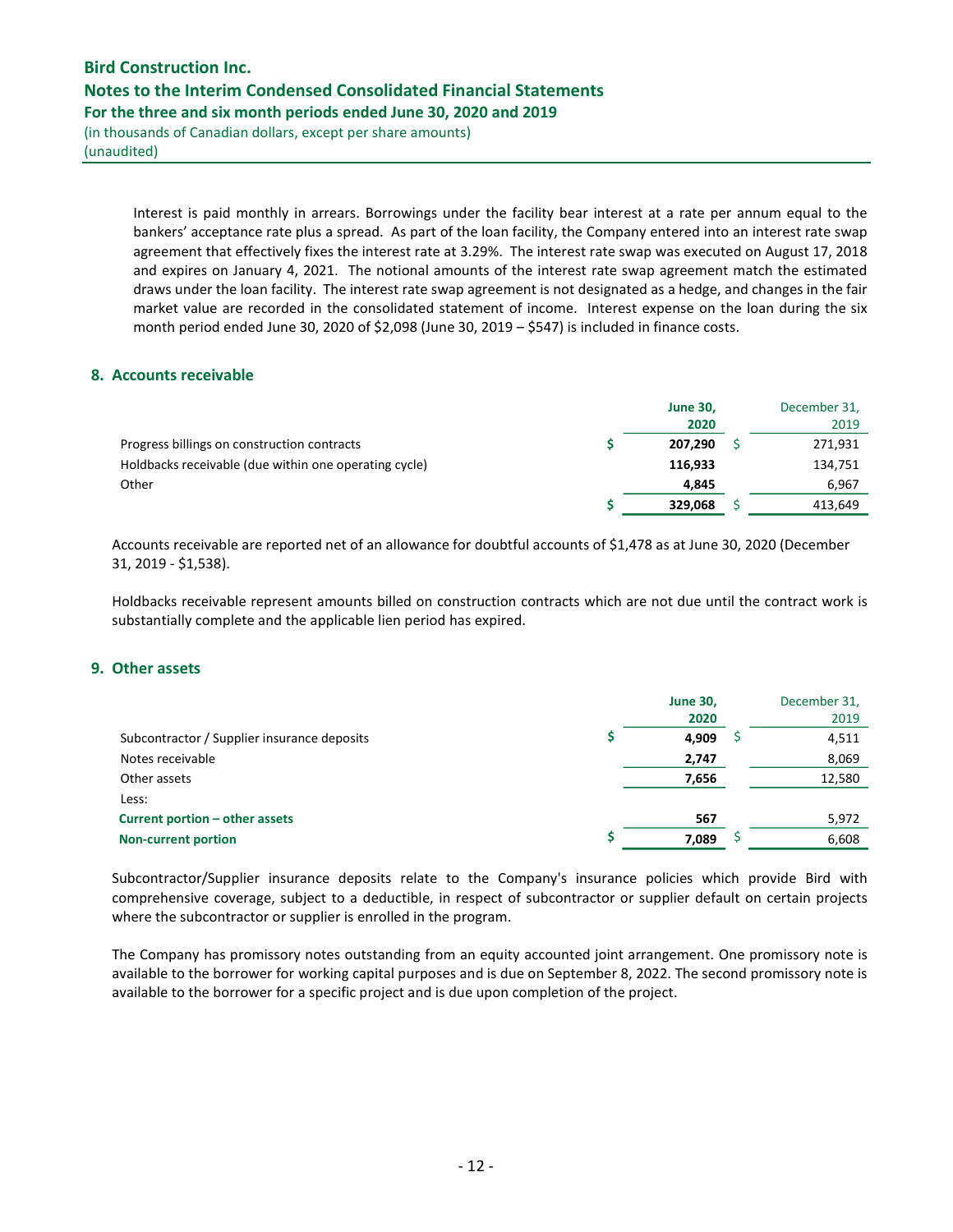## Notes to the Interim Condensed Consolidated Financial Statements

For the three and six month periods ended June 30, 2020 and 2019

(in thousands of Canadian dollars, except per share amounts) (unaudited)

## 10. Projects and entities accounted for using the equity method

The Company performs some construction and concession related projects through joint ventures and associates which are accounted for using the equity method. The Company's joint ventures and associates are private entities and there is no quoted market value available for their shares.

The movement in the investment in projects and entities accounted for using the equity method is as follows:

| 2020<br>Investments in equity accounted entities<br>\$<br>10,185<br>Balance – beginning of period<br>Share of net income for the period<br>3,442<br>(64)<br>Share of other comprehensive income (loss) for the period<br>Investments in equity accounted entities<br>4,285<br>17,848<br>(802)<br>Capital distributions received<br>\$<br>17,046<br>Balance – end of period<br><b>June 30,</b><br><b>Investments held for sale</b><br>2020<br>\$<br>6,978<br>Balance, beginning of period<br>(225)<br>Capital distributions received |                    | <b>June 30,</b> |
|-------------------------------------------------------------------------------------------------------------------------------------------------------------------------------------------------------------------------------------------------------------------------------------------------------------------------------------------------------------------------------------------------------------------------------------------------------------------------------------------------------------------------------------|--------------------|-----------------|
|                                                                                                                                                                                                                                                                                                                                                                                                                                                                                                                                     |                    |                 |
|                                                                                                                                                                                                                                                                                                                                                                                                                                                                                                                                     |                    |                 |
|                                                                                                                                                                                                                                                                                                                                                                                                                                                                                                                                     |                    |                 |
|                                                                                                                                                                                                                                                                                                                                                                                                                                                                                                                                     |                    |                 |
|                                                                                                                                                                                                                                                                                                                                                                                                                                                                                                                                     |                    |                 |
|                                                                                                                                                                                                                                                                                                                                                                                                                                                                                                                                     |                    |                 |
|                                                                                                                                                                                                                                                                                                                                                                                                                                                                                                                                     |                    |                 |
|                                                                                                                                                                                                                                                                                                                                                                                                                                                                                                                                     |                    |                 |
|                                                                                                                                                                                                                                                                                                                                                                                                                                                                                                                                     |                    |                 |
|                                                                                                                                                                                                                                                                                                                                                                                                                                                                                                                                     |                    |                 |
|                                                                                                                                                                                                                                                                                                                                                                                                                                                                                                                                     |                    |                 |
|                                                                                                                                                                                                                                                                                                                                                                                                                                                                                                                                     |                    |                 |
|                                                                                                                                                                                                                                                                                                                                                                                                                                                                                                                                     |                    |                 |
|                                                                                                                                                                                                                                                                                                                                                                                                                                                                                                                                     | Sale of investment | (3,832)         |
| \$<br>2,921<br>Balance, end of period                                                                                                                                                                                                                                                                                                                                                                                                                                                                                               |                    |                 |
|                                                                                                                                                                                                                                                                                                                                                                                                                                                                                                                                     |                    |                 |

|                                                | Three months ended June 30, |  |      |       | Six months ended June, 30 |       |
|------------------------------------------------|-----------------------------|--|------|-------|---------------------------|-------|
|                                                | 2020                        |  | 2019 | 2020  |                           | 2019  |
| Share of net income for the period             | 2.124                       |  | 976  | 3.442 |                           | 1,676 |
| Gain on sale of investment in equity accounted | $\overline{\phantom{0}}$    |  | -    | 404   |                           |       |
| Income from equity accounted investments       | 2,124                       |  | 976  | 3.846 |                           | 1,676 |

The Company recognizes the income and losses related to its investments in associates and joint ventures, as the Company has an obligation to fund its proportionate share of the net liabilities of these entities.

The carrying amount of investments in equity accounted entities may not always equal the Company's share of the net assets or net liabilities of these joint ventures and associates, due to fair value adjustments including goodwill, and the timing of capital contributions or distributions in accordance with contract terms.

#### Investments in equity accounted entities classified as held for sale

The Company has initiated plans to sell its investments in two entities accounted for using the equity method. These investments have been classified as investments held for sale on the consolidated statement of financial position. For the six month period ended June 30, 2020, distributions of \$225 were received from investments in equity accounted entities classified as held for sale.

During the six month period ended June 30, 2020, the Company disposed of one investment in entities accounted for using the equity method for proceeds of \$5,414. The Company recognized a net gain on the transaction of \$404 which is included in income from equity accounted entities on the consolidated statement of income.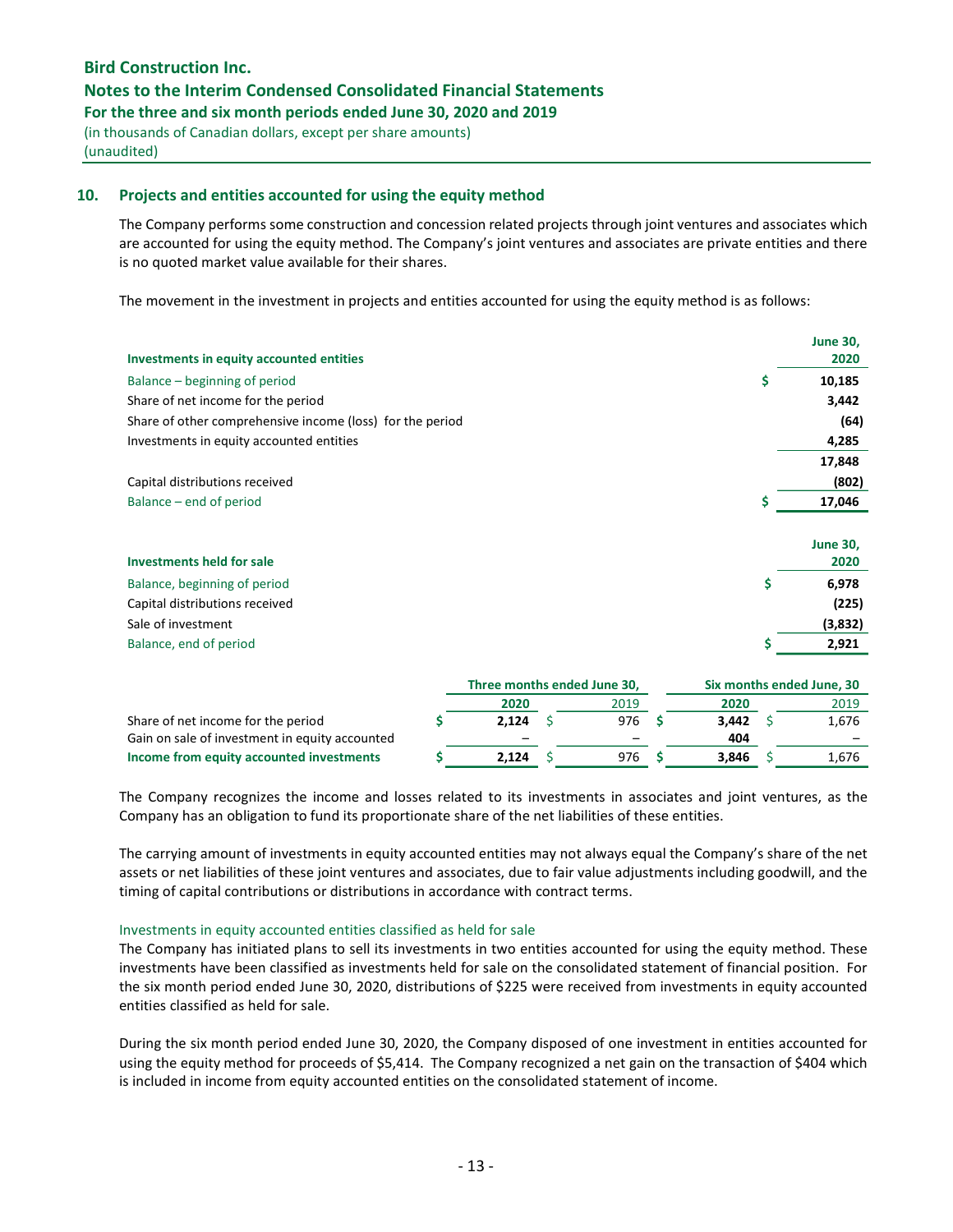# Notes to the Interim Condensed Consolidated Financial Statements

For the three and six month periods ended June 30, 2020 and 2019

(in thousands of Canadian dollars, except per share amounts) (unaudited)

## 11. Property and equipment

|                            |     |       |    |                  |                                 | June 30, 2020 |                                        |   |                                             |    |         |
|----------------------------|-----|-------|----|------------------|---------------------------------|---------------|----------------------------------------|---|---------------------------------------------|----|---------|
|                            |     | Land  |    | <b>Buildings</b> | <b>Building</b><br>improvements |               | Equipment,<br>trucks and<br>automotive |   | <b>Furniture</b><br>and office<br>equipment |    | Total   |
| Cost                       |     |       |    |                  |                                 |               |                                        |   |                                             |    |         |
| Balance, December 31, 2019 | \$. | 2,130 | s. | 12,129           | \$<br>8,932                     | Ś             | 92,114                                 | Ś | 2,752                                       | s. | 118,057 |
| Additions                  |     |       |    |                  | 608                             |               | 5,019                                  |   | 157                                         |    | 5,784   |
| <b>Disposals</b>           |     | (9)   |    |                  |                                 |               | (5,880)                                |   |                                             |    | (5,889) |
| Balance, June 30, 2020     |     | 2,121 |    | 12,129           | 9,540                           |               | 91,253                                 |   | 2,909                                       |    | 117,952 |
| Accumulated depreciation   |     |       |    |                  |                                 |               |                                        |   |                                             |    |         |
| Balance, December 31, 2019 |     |       |    | 6,192            | 4,478                           |               | 59,415                                 |   | 1,956                                       |    | 72,041  |
| <b>Disposals</b>           |     |       |    |                  |                                 |               | (2,592)                                |   |                                             |    | (2,592) |
| Depreciation expense       |     |       |    | 277              | 396                             |               | 2,635                                  |   | 92                                          |    | 3,400   |
| Balance, June 30, 2020     |     |       |    | 6,469            | 4,874                           |               | 59,458                                 |   | 2,048                                       |    | 72,849  |
| Net book value             |     | 2,121 |    | 5,660            | \$<br>4,666                     |               | 31,795                                 |   | 861                                         |    | 45,103  |

#### Right-of-use assets

The Company leases several assets including land and buildings, vehicles and furniture and equipment presented below:

|                                    |          |     |                  |   | June 30, 2020                          |     |                                             |      |          |
|------------------------------------|----------|-----|------------------|---|----------------------------------------|-----|---------------------------------------------|------|----------|
|                                    | Land     |     | <b>Buildings</b> |   | Equipment,<br>trucks and<br>automotive |     | <b>Furniture</b><br>and office<br>equipment |      | Total    |
| Cost<br>Balance, December 31, 2019 | \$<br>53 | -\$ | 17,511           | s | 26,125                                 | .\$ | 136                                         | - \$ | 43,825   |
| <b>Additions</b>                   |          |     | 374              |   | 659                                    |     | 43                                          |      | 1,076    |
| <b>Disposals</b>                   |          |     |                  |   | (2, 351)                               |     |                                             |      | (2, 351) |
| Balance, June 30, 2020             | 53       |     | 17,885           |   | 24,433                                 |     | 179                                         |      | 42,550   |
| Accumulated depreciation           |          |     |                  |   |                                        |     |                                             |      |          |
| Balance, December 31, 2019         |          |     | 2,572            |   | 6,759                                  |     | 34                                          |      | 9,365    |
| <b>Disposals</b>                   |          |     |                  |   | (547)                                  |     |                                             |      | (547)    |
| Depreciation expense               |          |     | 1,383            |   | 1,874                                  |     | 23                                          |      | 3,280    |
| Balance, June 30, 2020             |          |     | 3,955            |   | 8,086                                  |     | 57                                          |      | 12,098   |
| Net book value                     | 53       | S   | 13,930           |   | 16,347                                 | Ś   | 122                                         | Ŝ    | 30,452   |

The statement of cash flows for the period ended June 30, 2020 excludes additions of ROU assets totalling \$1,076 (June 30, 2019 - \$3,217) acquired through finance leases.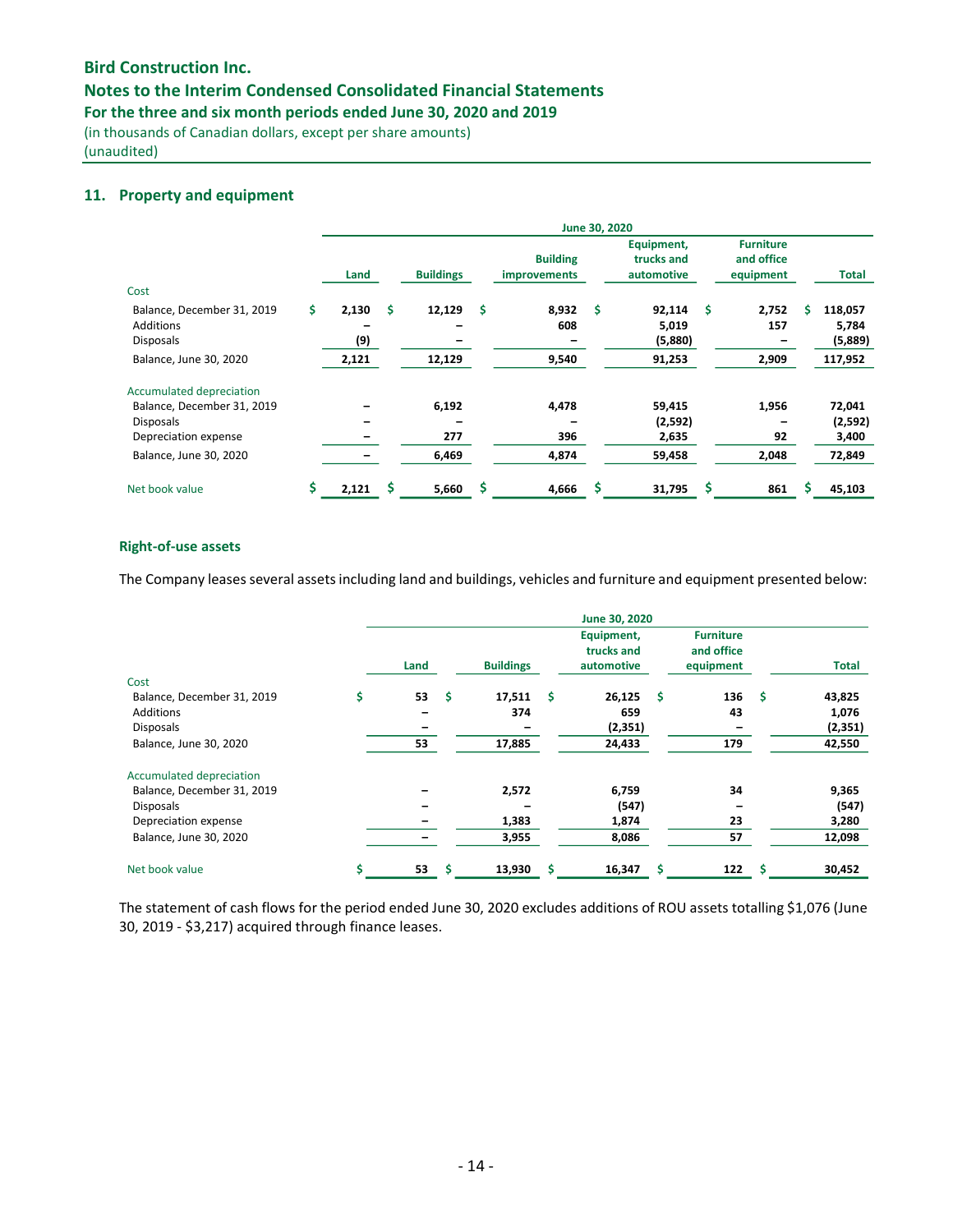## Notes to the Interim Condensed Consolidated Financial Statements

For the three and six month periods ended June 30, 2020 and 2019

(in thousands of Canadian dollars, except per share amounts) (unaudited)

### 12. Intangible assets and goodwill

|                                                                                | June 30, 2020                      |    |                 |  |
|--------------------------------------------------------------------------------|------------------------------------|----|-----------------|--|
|                                                                                | <b>Computer</b><br><b>Software</b> |    | <b>Goodwill</b> |  |
| Cost<br>Balance, December 31, 2019<br>Additions                                | \$<br>8,542<br>893                 | -S | 30,540          |  |
| Balance, June 30, 2020                                                         | 9,435                              |    | 30,540          |  |
| Accumulated amortization<br>Balance, December 31, 2019<br>Amortization expense | 6,058<br>475                       |    | 14,151          |  |
| Balance, June 30, 2020                                                         | 6,533                              |    | 14,151          |  |
| Net book value                                                                 | \$<br>2,902                        | -S | 16,389          |  |

## 13. Loans and borrowings, credit facilities and right-of-use liabilities

### Loans and Borrowings and Credit facilities

|                                             | <b>Maturity</b> | Interest rate       | <b>June 30,</b><br>2020 | December 31,<br>2019 |
|---------------------------------------------|-----------------|---------------------|-------------------------|----------------------|
| Committed revolving credit facility         | Dec 31, 2022    | Variable <b>S</b>   | 15.000                  | 15,000               |
| Committed revolving term loan facility      | Dec 31, 2021    | Variable            | 10,000                  | 10,000               |
| Equipment financing                         | $2020 - 2024$   | Fixed 2.40% - 3.73% | 12,720                  | 15,621               |
|                                             |                 |                     | 37,720                  | 40,621               |
| Current portion of loans and borrowings     |                 |                     | 4,865                   | 5,883                |
| Non-current portion of loans and borrowings |                 |                     | 32,855                  | 34,738               |

### Committed revolving operating credit facility

The Company has a committed revolving credit facility of up to \$85,000, maturing December 31, 2022. As part of the agreement, the Company provides a general secured interest in the assets of the Company. At June 30, 2020, the Company has \$13,525 letters of credit outstanding on the facility (December 31, 2019 – \$28,504) and has drawn \$15,000 on the facility (December 31, 2019 - \$15,000). The full amount is recorded as non-current, as the facility is due and payable December 31, 2022. Borrowings under the facility bear interest at a rate per annum equal to the Canadian prime rate plus a spread. A commitment fee that varies depending on certain consolidated financial ratios is due on the unutilized portion of the facility. The Company is in compliance with the working capital, minimum equity and debtto-equity covenants of this facility.

### Committed revolving term loan facility

The Company has a committed revolving term loan facility totalling \$35,000 for the purpose of financing acquisitions and for working capital advances in support of major projects. The facility matures on December 31, 2021. As of June 30, 2020, the Company has drawn \$10,000 (December 31, 2019 - \$10,000) on the facility. An amount of \$10,000 is recorded as non-current, as the facility is due and payable December 31, 2021. Borrowings under the facility bear interest at a rate per annum equal to the Canadian prime rate plus a spread. A commitment fee that varies depending on certain consolidated financial ratios is due on the unutilized portion of the facility. The Company is in compliance with the working capital, minimum equity and debt-to-equity covenants of this facility.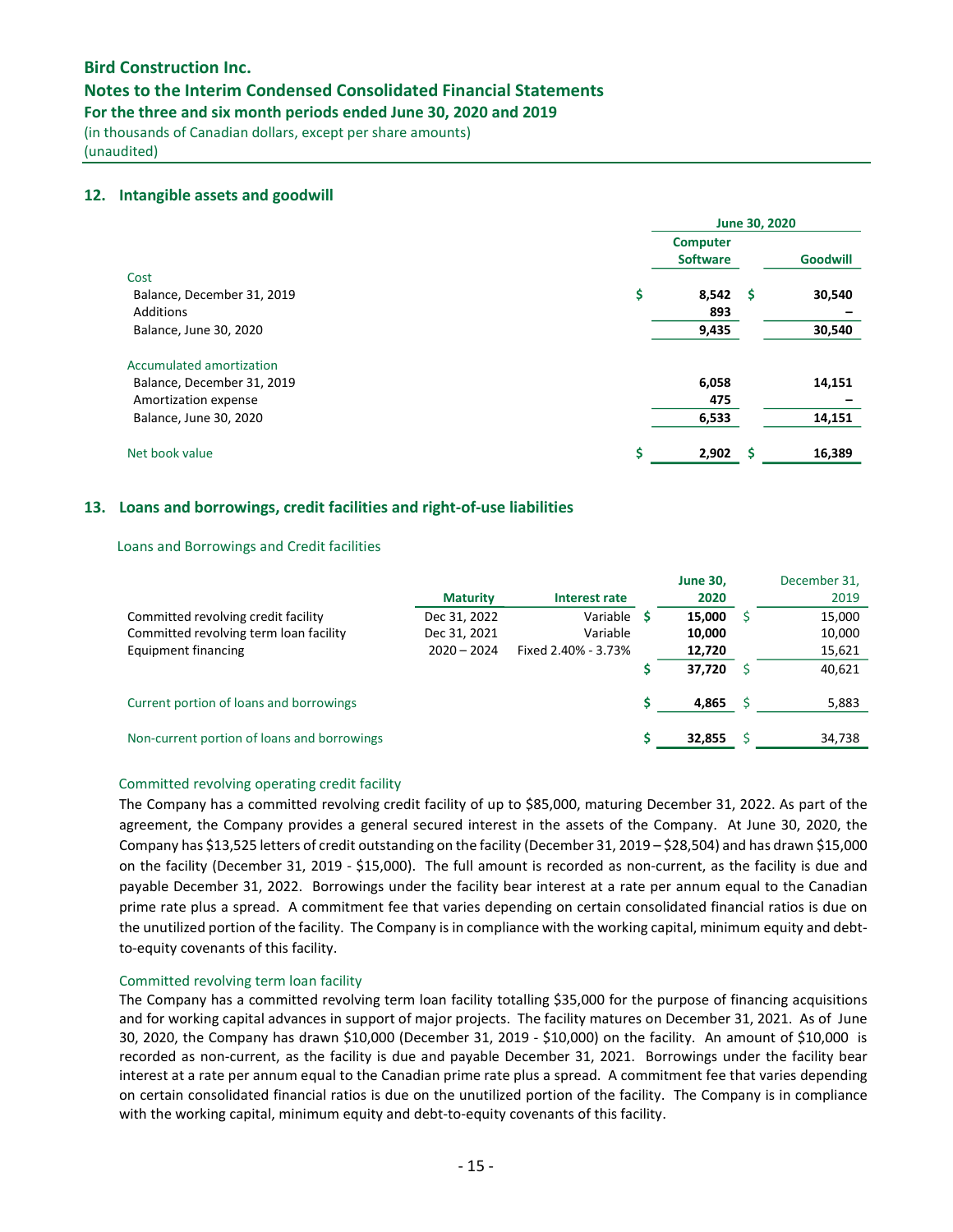(in thousands of Canadian dollars, except per share amounts) (unaudited)

## Equipment financing

The Company and its subsidiaries have committed term credit facilities of up to \$35,000 to be used to finance equipment purchases. Borrowings under the facilities are secured by a first charge against the equipment financed using the facilities. Interest on the facilities is charged at a fixed rate based on the Bank of Canada bond rate plus a spread. Interest is paid monthly in arrears.

The Company and its subsidiaries obtained multiple, fixed interest rate, term loans which were used to finance equipment purchases. Principal and interest are payable monthly, and these term loans are secured by specific equipment of the Company and its subsidiaries.

## Letters of credit facilities

The Company has authorized operating letters of credit facilities totalling \$125,000. At June 30, 2020 the facilities were drawn for outstanding letters of credit of \$20,283 (December 31, 2019 - \$6,559).

The Company has an agreement with Export Development Canada ("EDC") to provide performance security guarantees of up to \$75,000 for letters of credit issued by financial institutions on behalf of the Company. The Company uses this facility when letters of credit have been issued as contract security for projects that meet the EDC criteria. EDC has issued performance security guarantees totalling \$17,646 (December 31, 2019 - \$6,421).

The letters of credit represent performance guarantees primarily issued in connection with design-build construction contracts related to PPP and other major construction projects. These letters of credit are supported through the hypothecation of certain financial instruments having a market value at June 30, 2020 of \$2,640 (December 31, 2019 - \$139).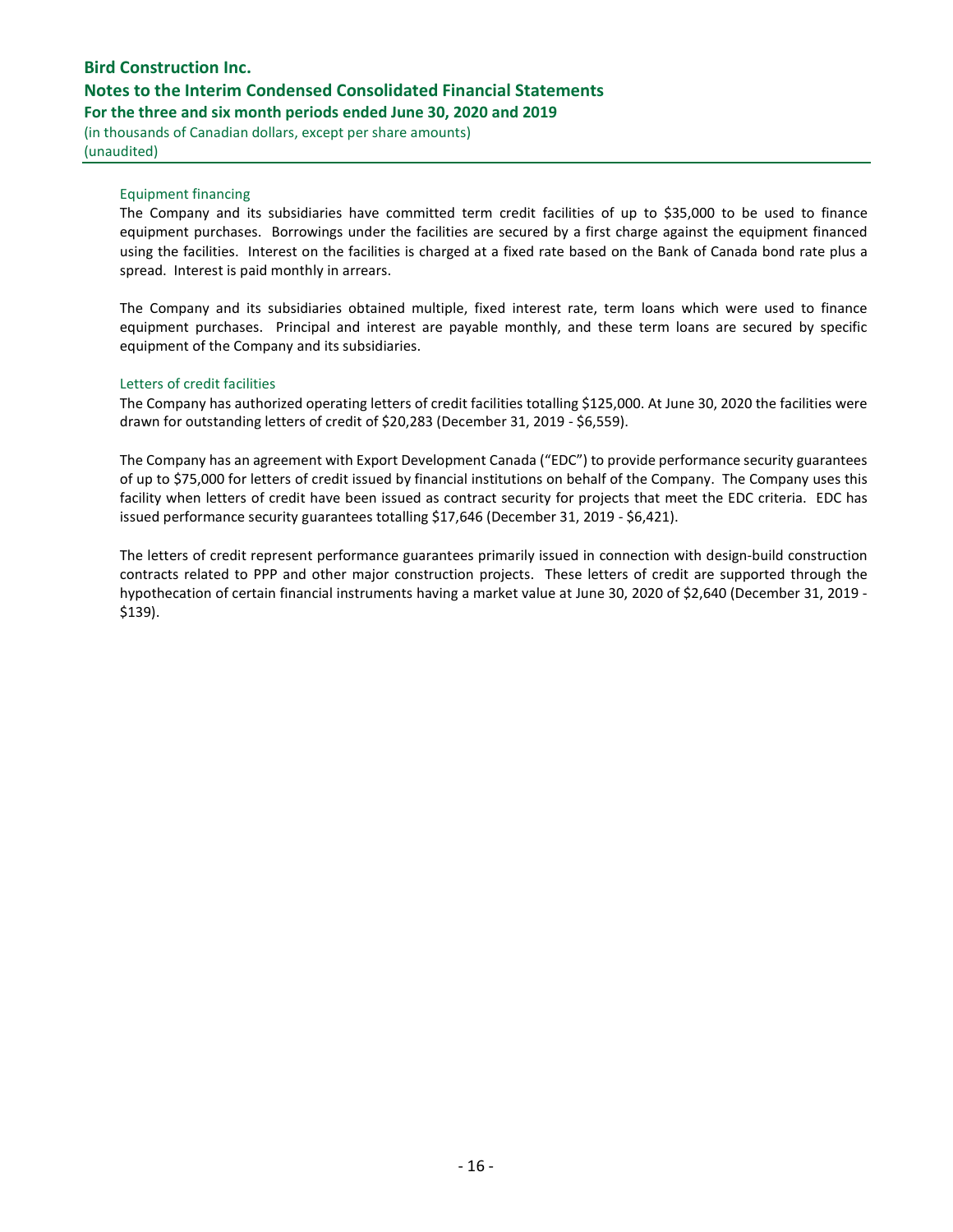## Notes to the Interim Condensed Consolidated Financial Statements

For the three and six month periods ended June 30, 2020 and 2019

(in thousands of Canadian dollars, except per share amounts) (unaudited)

#### ROU liabilities

|                                        | <b>Maturity</b> | <b>June 30,</b><br>2020 | December 31,<br>2019 |
|----------------------------------------|-----------------|-------------------------|----------------------|
| <b>ROU</b> liabilities                 | $2020 - 2034$   | 28.060                  | 31,100               |
| Current portion of ROU liabilities     |                 | 7,855                   | 8,025                |
| Non-current portion of ROU liabilities |                 | 20.205                  | 23,075               |

Subsidiaries of the Company have established operating lease lines of credit of \$31,800 with the financing arms of major heavy equipment suppliers to finance equipment leases. Draws under these facilities are generally recognized as right of use liabilities, with the lease obligations being secured by the specific leased equipment (see note 11). At June 30, 2020, the subsidiaries had used \$11,240 (December 31, 2019 - \$11,653) under these facilities.

The following table provides details of the changes in the Company's Loans and Borrowings and ROU liabilities during the period ended June 30, 2020:

|                                     | <b>Revolving</b><br><b>Credit</b> | <b>Committed</b><br><b>Revolving</b><br><b>Term Loan</b> | <b>Equipment</b> | <b>ROU</b>         |              |
|-------------------------------------|-----------------------------------|----------------------------------------------------------|------------------|--------------------|--------------|
|                                     | <b>Facility</b>                   | <b>Facility</b>                                          | financing        | <b>Liabilities</b> | <b>Total</b> |
| Balance, December 31, 2019          | 15,000                            | 10,000                                                   | 15,621           | 31.100             | 71,721       |
| Proceeds                            |                                   | 16,250                                                   |                  |                    | 16,250       |
| <b>Additions to ROU liabilities</b> |                                   |                                                          |                  | 1,076              | 1,076        |
| Interest on ROU liabilities         |                                   |                                                          |                  | 342                | 342          |
| Repayment                           |                                   | (16, 250)                                                | (2,901)          | (4, 458)           | (23, 609)    |
| Balance, June 30, 2020              | 15,000                            | 10,000                                                   | 12,720           | 28,060             | 65,780       |

The aggregate amount of principal repayments and future minimum lease payments for all loans and borrowings and ROU liabilities is as follows:

|                        | <b>Revolving</b><br><b>Credit</b><br><b>Facility</b> | <b>Committed</b><br><b>Revolving</b><br><b>Term Loan</b><br><b>Facility</b> |   | <b>Equipment</b><br>financing | <b>ROU</b><br><b>Liabilities</b> |   | <b>Total</b> |
|------------------------|------------------------------------------------------|-----------------------------------------------------------------------------|---|-------------------------------|----------------------------------|---|--------------|
| Within 1 year          | $\qquad \qquad -$                                    | -                                                                           | S | 4,865                         | \$<br>8,604                      | S | 13,469       |
| Year 2                 |                                                      | 10,000                                                                      |   | 5,164                         | 6,206                            |   | 21,370       |
| Year 3                 | 15,000                                               | -                                                                           |   | 2,258                         | 4,703                            |   | 21,961       |
| Year 4                 |                                                      |                                                                             |   | 433                           | 2,859                            |   | 3,292        |
| Year 5                 |                                                      |                                                                             |   |                               | 1,818                            |   | 1,818        |
| More than 5 years      |                                                      |                                                                             |   |                               | 7,333                            |   | 7,333        |
| Balance, June 30, 2020 | 15,000                                               | 10,000                                                                      |   | 12,720                        | 31,523                           |   | 69,243       |
| Less: interest         |                                                      |                                                                             |   |                               | (3, 463)                         |   | (3, 463)     |
|                        | 15,000                                               | 10,000                                                                      |   | 12,720                        | 28,060                           |   | 65,780       |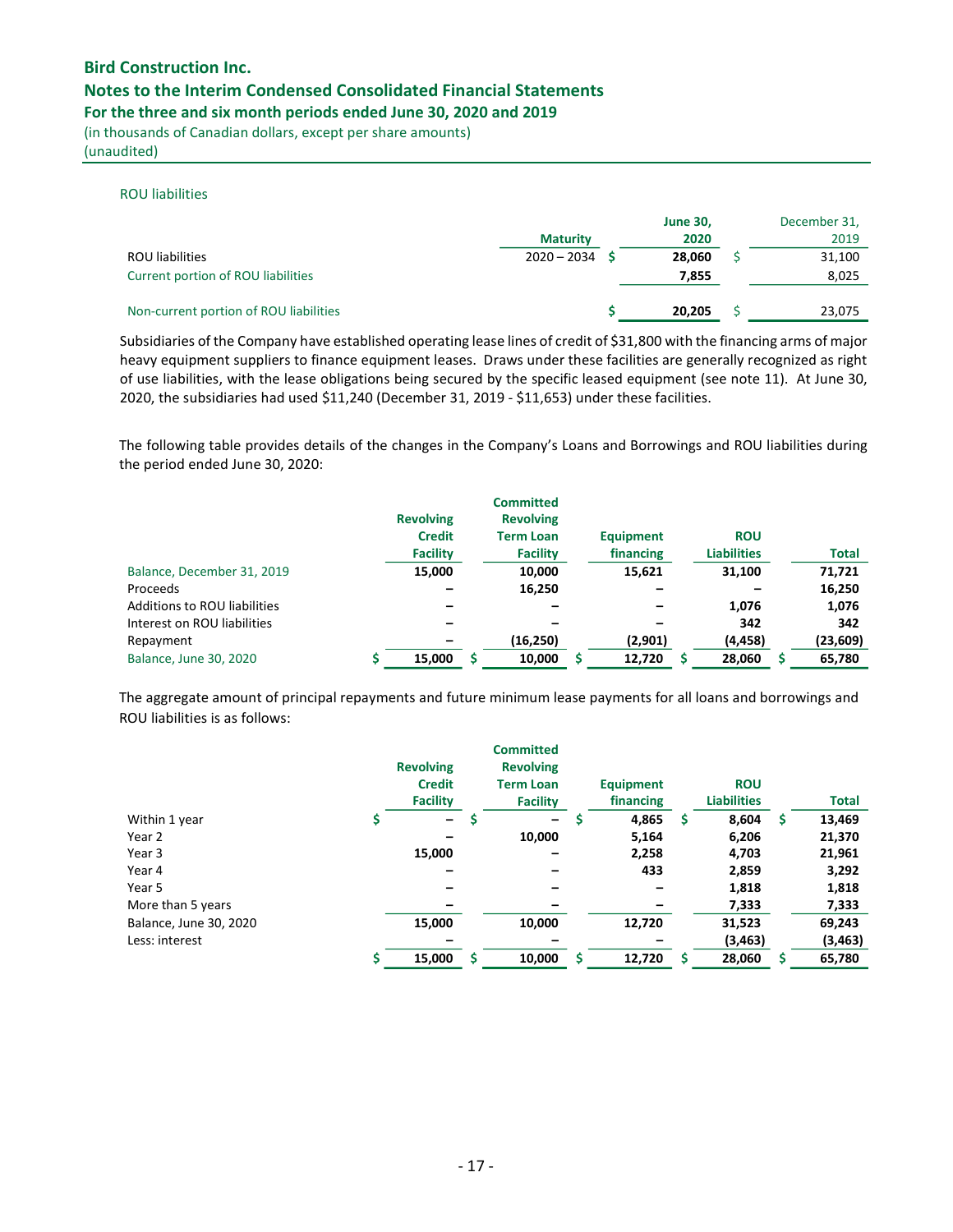# Notes to the Interim Condensed Consolidated Financial Statements

For the three and six month periods ended June 30, 2020 and 2019

(in thousands of Canadian dollars, except per share amounts) (unaudited)

## 14. Income taxes

#### Provision for income taxes

|                                             |       | Six months ended June 30, |          |  |  |
|---------------------------------------------|-------|---------------------------|----------|--|--|
|                                             | 2020  |                           | 2019     |  |  |
| Income tax expense (recovery) comprised of: |       |                           |          |  |  |
| Current income taxes                        | 2.709 |                           | (1, 573) |  |  |
| Deferred income taxes                       | (30)  |                           | (342)    |  |  |
|                                             | 2,679 |                           | (1,915)  |  |  |

# Income tax rate reconciliation

|                                                 | 2020  | 2019   |
|-------------------------------------------------|-------|--------|
| Combined federal and provincial income tax rate | 27.2% | 27.3%  |
| Increase (reductions) applicable to:            |       |        |
| Non-taxable items                               | 0.2%  | (0.2%  |
| Other                                           | 1.0%  | (1.2%) |
| <b>Effective rate</b>                           | 28.4% | 25.9%  |

The Company's statutory tax rate is the combined federal and provincial tax rates in the jurisdictions in which the Company operates.

# 15. Other liabilities

|                                                                       | <b>June 30,</b> |   | December 31, |
|-----------------------------------------------------------------------|-----------------|---|--------------|
|                                                                       | 2020            |   | 2019         |
| Liabilities for cash-settled share-based compensation plans (note 16) | 7,394           | S | 8,443        |
| Leasehold inducement                                                  | 1,833           |   | 1,964        |
| Total return swap derivatives ("TRS")                                 | 1,644           |   | 271          |
| Interest rate swaps                                                   | 135             |   | 58           |
|                                                                       | 11,006          |   | 10,736       |
| Less: current portion                                                 |                 |   |              |
| Cash-settled share-based compensation plans (note 16)                 | 861             |   | 1,762        |
| Leasehold inducement                                                  | 130             |   | 261          |
| Total return swap derivatives ("TRS")                                 | 1,343           |   | 175          |
| Interest rate swaps                                                   | 135             |   |              |
| <b>Current portion</b>                                                | 2,469           |   | 2,205        |
| <b>Non-current portion</b>                                            | 8,537           |   | 8,531        |
|                                                                       |                 |   |              |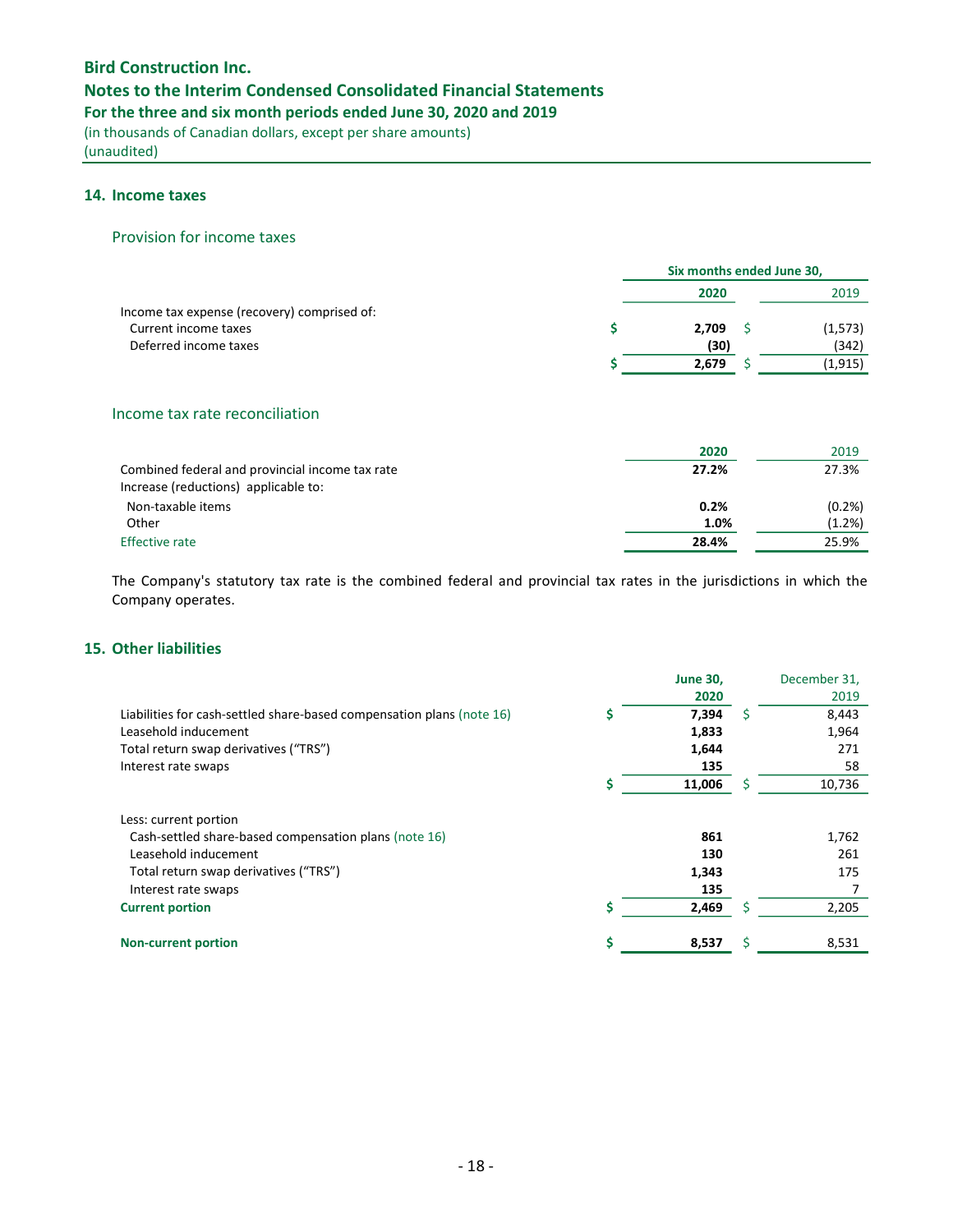## Notes to the Interim Condensed Consolidated Financial Statements

For the three and six month periods ended June 30, 2020 and 2019

(in thousands of Canadian dollars, except per share amounts) (unaudited)

#### 16. Share-based compensation plans

#### Stock option plan

Details of changes in the balance of stock options outstanding are as follows:

|                                  | <b>Number of</b> | Weighted                 |
|----------------------------------|------------------|--------------------------|
|                                  | stock options    | average                  |
|                                  | outstanding      | exercise price           |
| Outstanding at December 31, 2019 | 100.000          | 11.87                    |
| Expired during the period        | -                | $\overline{\phantom{0}}$ |
| Outstanding at June 30, 2020     | 100.000          | 11,87                    |

The following table summarizes information about stock options outstanding and exercisable as at , 2020:

|                       | Number of<br>stock<br>options<br>issued and<br>outstanding | Number of<br>stock<br>options<br>exercisable | <b>Exercise</b><br>price | Weighted<br>average<br>fair value<br>of the<br>option | <b>Expiry</b><br>date  | Remaining<br>contractual<br>life (years) |
|-----------------------|------------------------------------------------------------|----------------------------------------------|--------------------------|-------------------------------------------------------|------------------------|------------------------------------------|
| January 1, 2015 Grant | 100.000                                                    | 100.000                                      | 11.87                    | 1.16                                                  | <b>January 1, 2022</b> | 1.5                                      |

All outstanding options have fully vested. There was no stock-based compensation expense recognized during the six month period ended June 30, 2020 (June 30, 2019 - \$nil).

## Medium term incentive plan ("MTIP"), Equity incentive plan ("EIP") and Deferred share unit ("DSU") plan

|                                                             |    | <b>June 30,</b> |    | December 31, |
|-------------------------------------------------------------|----|-----------------|----|--------------|
|                                                             |    | 2020            |    | 2019         |
| <b>MTIP liability</b>                                       | \$ | 1,298           | \$ | 1,069        |
| EIP liability                                               |    | 2,569           |    | 3,925        |
| <b>DSU liability</b>                                        |    | 3,527           |    | 3,449        |
| Liabilities for cash-settled share-based compensation plans |    | 7,394           | S  | 8,443        |
| Less: current portion                                       |    |                 |    |              |
| <b>MTIP liability</b>                                       |    | 229             |    | 257          |
| EIP liability                                               |    | 632             |    | 1,505        |
| <b>Current portion</b>                                      | Ś  | 861             | Ś  | 1,762        |
| <b>Non-current portion</b>                                  | \$ | 6,533           | Ś  | 6,681        |

The Company has recognized a loss on its TRS derivatives for the six month period ended June 30, 2020 of \$1,373 (June 30, 2019 - \$372).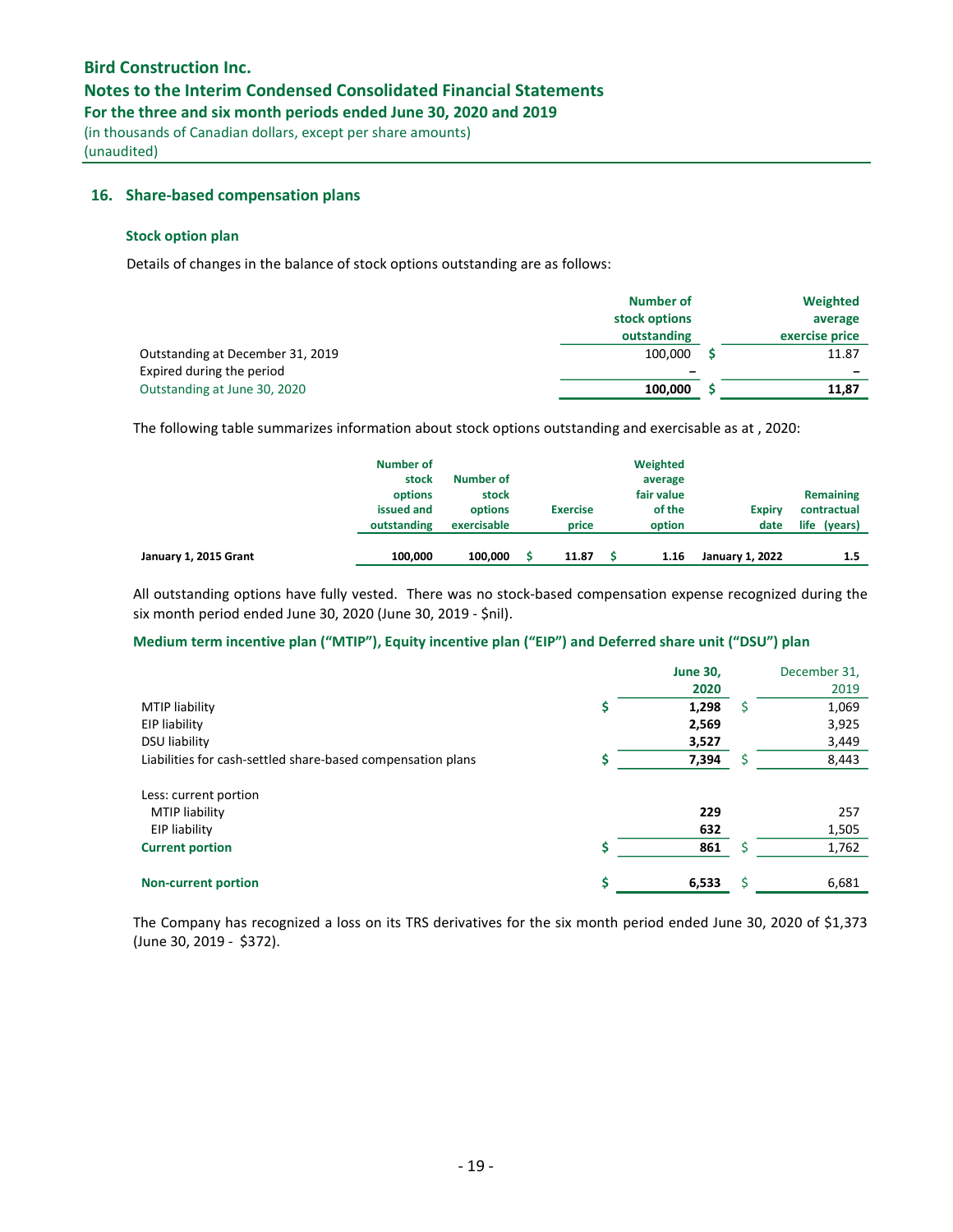# Notes to the Interim Condensed Consolidated Financial Statements

For the three and six month periods ended June 30, 2020 and 2019

(in thousands of Canadian dollars, except per share amounts) (unaudited)

## 17. Shareholders' capital

The Company is authorized to issue an unlimited number of common shares and has 42,516,853 issued and outstanding common shares as at June 30, 2020. The Company is authorized to issue preference shares in series with rights set by the Board of Directors, up to a balance not to exceed 35% of the outstanding common shares. As at June 30, 2020, no preferred shares have been issued.

|                                              | <b>Number of</b><br>shares | <b>Amount</b> |
|----------------------------------------------|----------------------------|---------------|
| Balance, June 30, 2020 and December 31, 2019 | 42,516,853                 | 42,527        |

### 18. Earnings per share

Details of the calculation of earnings per share are as follows:

|                                                                                                                                       |                          | Three months ended June 30, |                          | Six months ended June 30, |                          |
|---------------------------------------------------------------------------------------------------------------------------------------|--------------------------|-----------------------------|--------------------------|---------------------------|--------------------------|
|                                                                                                                                       | 2020                     |                             | 2019                     | 2020                      | 2019                     |
| Profit (loss) attributable to shareholders (basic and diluted)                                                                        | 5,624                    |                             | 1.001                    | 6,747                     | (5, 465)                 |
| Average number of common shares outstanding<br>Effect of stock options on issue<br>Weighted average number of common shares (diluted) | 42,516,853<br>42,516,853 |                             | 42,516,853<br>42,516,853 | 42,516,853<br>42,516,853  | 42,516,853<br>42,516,853 |
| Basic and diluted earnings (loss) per share                                                                                           | 0.13                     |                             | 0.02                     | 0.16                      | (0.13)                   |

At June 30, 2020, 100,000 options (December 31, 2019 - 100,000 options) were excluded from the diluted weighted average number of common shares calculation as their effect would have been anti-dilutive.

## 19. Provisions

|                                       | Warranty<br>claims and |       |              |
|---------------------------------------|------------------------|-------|--------------|
|                                       | other                  | Legal | <b>Total</b> |
| Balance, December 31, 2019            | 5,218                  | 2,545 | 7,763        |
| Provisions made during the period     | 9,965                  | 5,576 | 15,541       |
| Provisions used during the period     | (6,744)                | (688) | (7, 432)     |
| Provisions reversed during the period | (3, 191)               | (604) | (3,795)      |
| <b>Balance, June 30, 2020</b>         | 5,248                  | 6,829 | 12,077       |

Various claims and litigation arise in the normal course of the construction business. It is management's opinion that adequate provision has been made for any potential settlements relating to such matters and that they will not materially affect the financial position or future operations of the Company.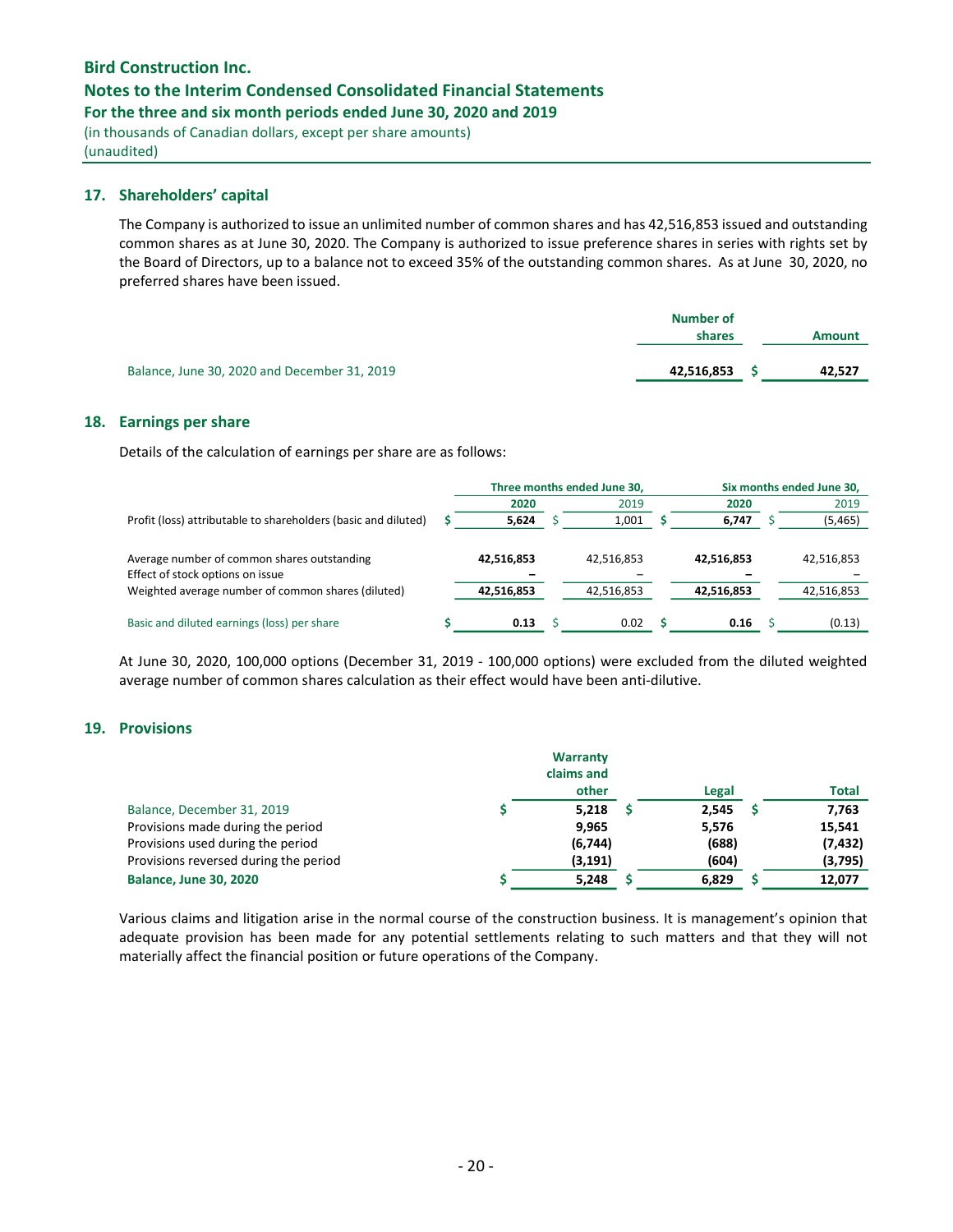## Notes to the Interim Condensed Consolidated Financial Statements

For the three and six month periods ended June 30, 2020 and 2019

(in thousands of Canadian dollars, except per share amounts) (unaudited)

### 20. Finance income

|                                                  |       | Six months ended June 30, |       |
|--------------------------------------------------|-------|---------------------------|-------|
|                                                  | 2020  |                           | 2019  |
| Interest income                                  | 1,091 | s                         | 1,129 |
| 21. Finance and other costs                      |       |                           |       |
|                                                  |       | Six months ended June 30, |       |
|                                                  | 2020  |                           | 2019  |
| Interest on loans and borrowings                 | 1,602 |                           | 800   |
| Interest on ROU liabilities                      | 342   |                           | 467   |
| Loss on interest rate swaps (note 7 and note 15) | 476   |                           | 561   |

Interest on non-recourse project financing (note 7) 2,098 2,098 547 Other 2006 **125** 393

## 22. Commitments and contingencies

#### **Commitments**

Outstanding surety lien bonds issued on behalf of the Company in connection with liens by subcontractors and suppliers at June 30, 2020 totalled \$93,510 (December 31, 2019 - \$56,606). The Company has acquired minority equity interests in a number of PPP concession entities (note 10), which requires the Company to make \$1,574 in future capital injections. These commitments have been secured by letters of credit totalling \$3,282 (December 31, 2019 - \$5,859).

 $\uparrow$  4,643  $\uparrow$  2,768

### Contingencies

The Company is contingently liable for the usual contractor's obligations relating to performance and completion of construction contracts. These include the Company's contingent liability for the performance obligations of its subcontractors. Where possible and appropriate, the Company obtains performance bonds, subcontract/supplier insurance or alternative security from subcontractors. However, where this is not possible, the Company is exposed to the risk that subcontractors will fail to meet their performance obligations. In that eventuality, the Company would be obliged to complete the subcontractor's contract, generally by engaging another subcontractor, and the cost of completing the work could exceed the original subcontract price. The Company makes appropriate provision in the financial statements for all known liabilities relating to subcontractor defaults.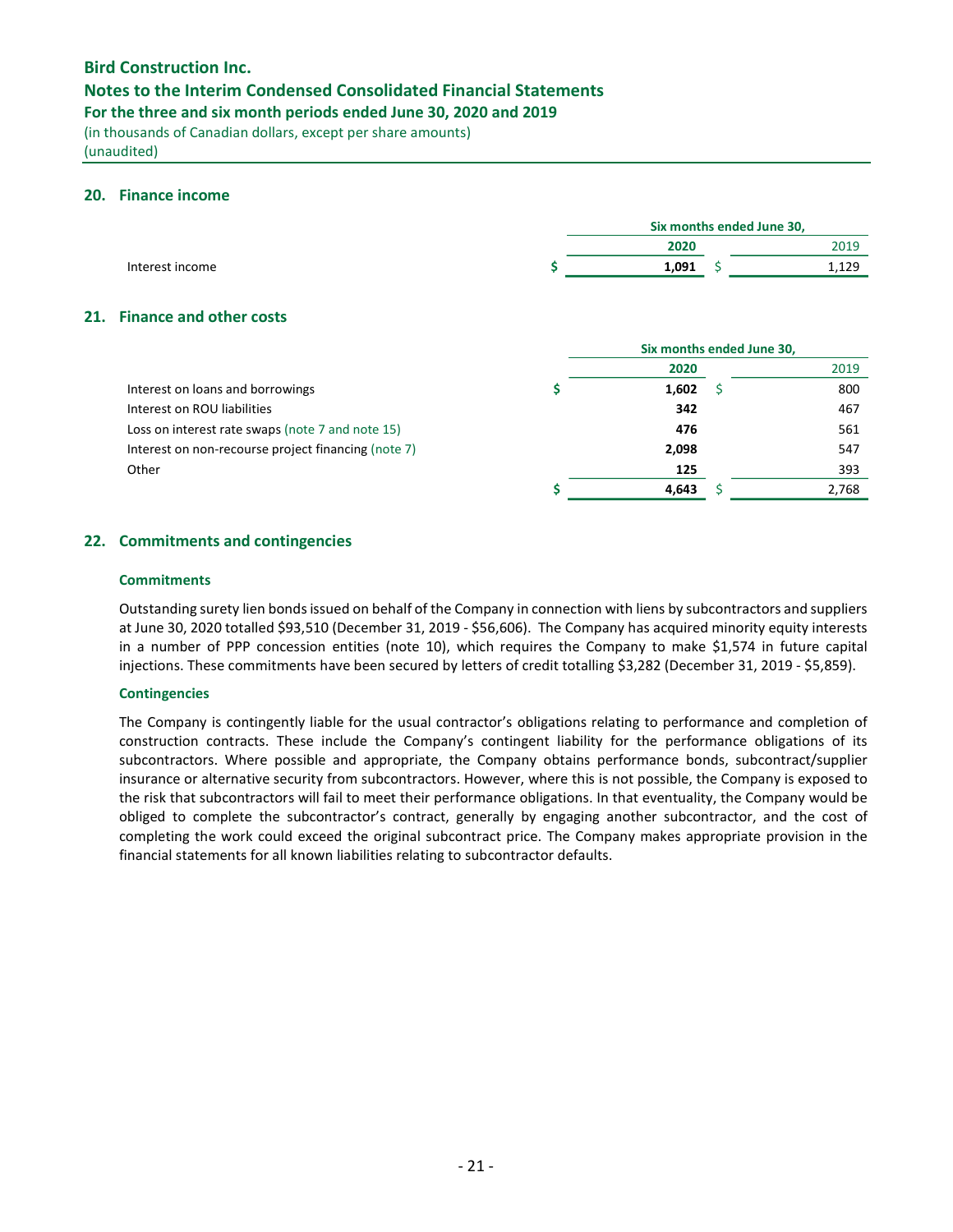## Notes to the Interim Condensed Consolidated Financial Statements

For the three and six month periods ended June 30, 2020 and 2019

(in thousands of Canadian dollars, except per share amounts) (unaudited)

## 23. Other cash flow information

|                                                                      |           |   | Six months ended June 30, |
|----------------------------------------------------------------------|-----------|---|---------------------------|
| Changes in non-cash working capital relating to operating activities | 2020      |   | 2019                      |
| Accounts receivable                                                  | 84.450    | S | (1,685)                   |
| Contract assets                                                      | 12,114    |   | (3, 311)                  |
| Contract assets – alternative finance projects <sup>*</sup>          | (50, 834) |   | (19,728)                  |
| Prepaid expenses                                                     | 883       |   | 1,195                     |
| Inventory and other assets                                           | 5.404     |   | 190                       |
| Accounts payable                                                     | (87, 918) |   | (73,834)                  |
| <b>Contract liabilities</b>                                          | (10,539)  |   | 30,008                    |
| Provisions                                                           | 4.314     |   | (654)                     |
| EIP and other                                                        | (1, 166)  |   | (25)                      |
|                                                                      | (43,292)  |   | (67, 844)                 |

\* Contract assets – alternative finance project changes are driven by design-build-finance projects. Refer to note 7 for loan proceeds to fund contract assets – alternative finance projects.

|                                               | <b>June 30,</b> | December 31, |
|-----------------------------------------------|-----------------|--------------|
| <b>Cash and cash equivalents</b>              | 2020            | 2019         |
| Cash                                          | 56.144          | 36,127       |
| Restricted cash and blocked accounts*         | 28.184          | 10,102       |
| Cash held for joint operations                | 87.050          | 134,015      |
| Bankers' acceptances and short-term deposits* | 90              | 90           |
|                                               | 171.468         | 180,334      |

\* Cash, bankers' acceptances and short-term deposits include restricted cash and cash equivalents. These amounts are not available for general operating purposes.

|                                                                       | <b>June 30.</b> | December 31, |
|-----------------------------------------------------------------------|-----------------|--------------|
| <b>Restricted cash and cash equivalents</b>                           | 2020            | 2019         |
| Cash and cash equivalents held to support letters of credit (note 13) | 2.640           | 139          |
| Cash deposited in blocked accounts for special projects (note 7)      | 367             | 212          |
| Restricted cash                                                       | 25.267          | 9.841        |
|                                                                       | 28,274          | 10.192       |

#### Support for Letters of Credit

In the normal course of business, the Company issues letters of credit on certain projects to guarantee its performance. These projects are typically design-build contracts relating to PPP arrangements and other major construction projects. In certain instances, the letters of credit are supported by the hypothecation of cash and cash equivalents that are not available for general corporate purposes (note 13).

#### Blocked Accounts

The terms of non-recourse project financing require scheduled loan advances to be deposited in a blocked bank account which cannot be accessed directly by the Company for general corporate purposes. Upon recommendation by the lender's technical advisor, cash is released monthly from the blocked account and paid to the Company based on the progress made on the related construction project. Once PPP projects that only involve short term financing reach final completion and the debt is repaid, any remaining amounts in the project accounts become unrestricted and available for general corporate purposes.

#### Restricted Cash

Under the Construction Act in Ontario, a bank account has been established for the benefit of persons who have supplied services or materials to the improvement for specific projects subject to the legislation. The funds remain in the account until all subcontractors, suppliers and direct labour are paid, as appropriate.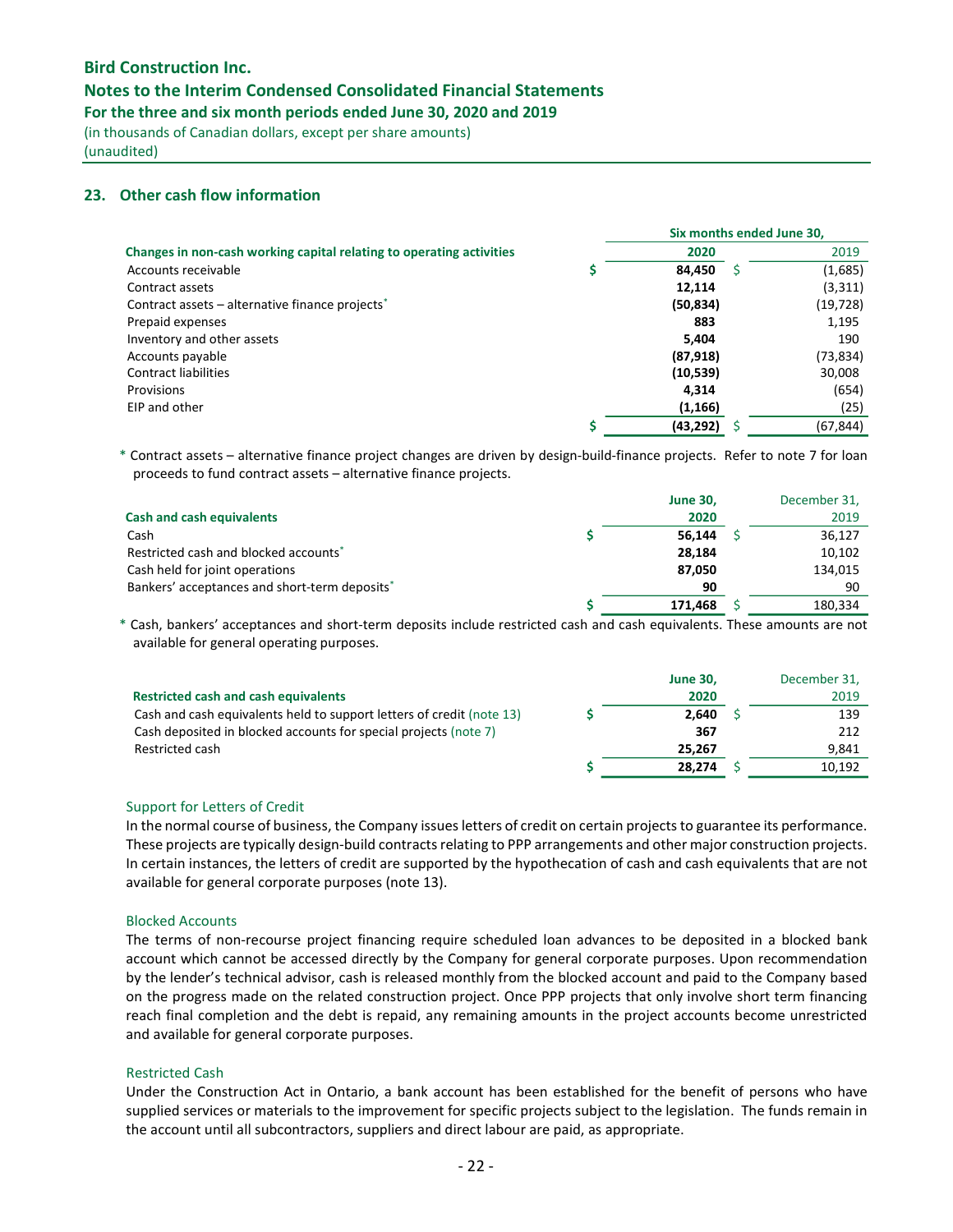## Notes to the Interim Condensed Consolidated Financial Statements

For the three and six month periods ended June 30, 2020 and 2019

(in thousands of Canadian dollars, except per share amounts) (unaudited)

#### 24. Financial instruments

Classification and fair value of financial instruments

|                                                            |    | <b>June 30,</b> |    | December 31, |
|------------------------------------------------------------|----|-----------------|----|--------------|
|                                                            |    | 2020            |    | 2019         |
| Financial instruments at fair value through profit or loss |    |                 |    |              |
| Non-recourse project financing - interest rate swaps       | \$ | (1,075)         | \$ | (676)        |
| Interest rate swaps                                        |    | (135)           |    | (58)         |
| Total return swap derivatives                              |    | (1,644)         |    | (271)        |
|                                                            |    | (2,854)         | \$ | (1,005)      |
| <b>Financial assets and financial liabilities</b>          |    |                 |    |              |
| <b>Financial assets</b>                                    |    |                 |    |              |
| Cash and cash equivalents (note 23)                        | \$ | 171,468         | Ŝ. | 180,334      |
| Accounts receivable                                        |    | 329,068         |    | 413,649      |
| Other non-current assets                                   |    | 7,089           |    | 6,608        |
|                                                            | Ś  | 507,625         | Ś  | 600,591      |
| <b>Financial liabilities</b>                               |    |                 |    |              |
| Accounts payable                                           | \$ | (331,992)       | Ŝ. | (419, 923)   |
| Dividends payable to shareholders                          |    | (1, 382)        |    | (1, 382)     |
| Non-recourse project financing - loan facilities (note 7)  |    | (124, 151)      |    | (84, 698)    |
| Loans and borrowings                                       |    | (37, 720)       |    | (40, 621)    |
| Right-of-use liabilities                                   |    | (28,060)        |    | (31, 100)    |
|                                                            | Ś  | (523, 305)      | Ś  | (577, 724)   |
| <b>Total financial instruments</b>                         | \$ | (18, 534)       | \$ | 21,862       |

The fair value of the loans and borrowings and ROU liabilities approximate their carrying values on a discounted cash flow basis as the majority of these obligations bear interest at market rates. The fair values of the remaining financial instruments approximate their carrying value due to their relatively short periods to maturity.

#### Risk Management

In the normal course of business, the Company is exposed to several risks related to financial instruments that can affect its operating performance. These risks and the actions taken to manage them are as follows:

#### i. Credit Risk

Credit risk relates to the risk of financial loss to the Company if a customer or counterparty to a financial instrument fails to meet their contractual obligation.

With respect to accounts receivable, concentration of credit risk is limited due to the geographic dispersion of revenues and a diversified customer base. Before entering into any construction contract and during the course of the construction project, the Company goes to considerable lengths to satisfy itself that the customer has adequate resources to fulfil its contractual payment obligations as construction work is completed. If a customer was unable or unwilling to pay the amount owing, the Company will generally have a right to register a lien against the project that will normally provide some security that the amount owed would be realized.

Bankers' acceptances, short-term deposits and short-term investments are subject to minimal credit risk as they are placed with only major Canadian financial institutions. As is reasonably practical, these investments are placed with several different Canadian financial institutions, thereby reducing the Company's exposure to a default by any one financial institution.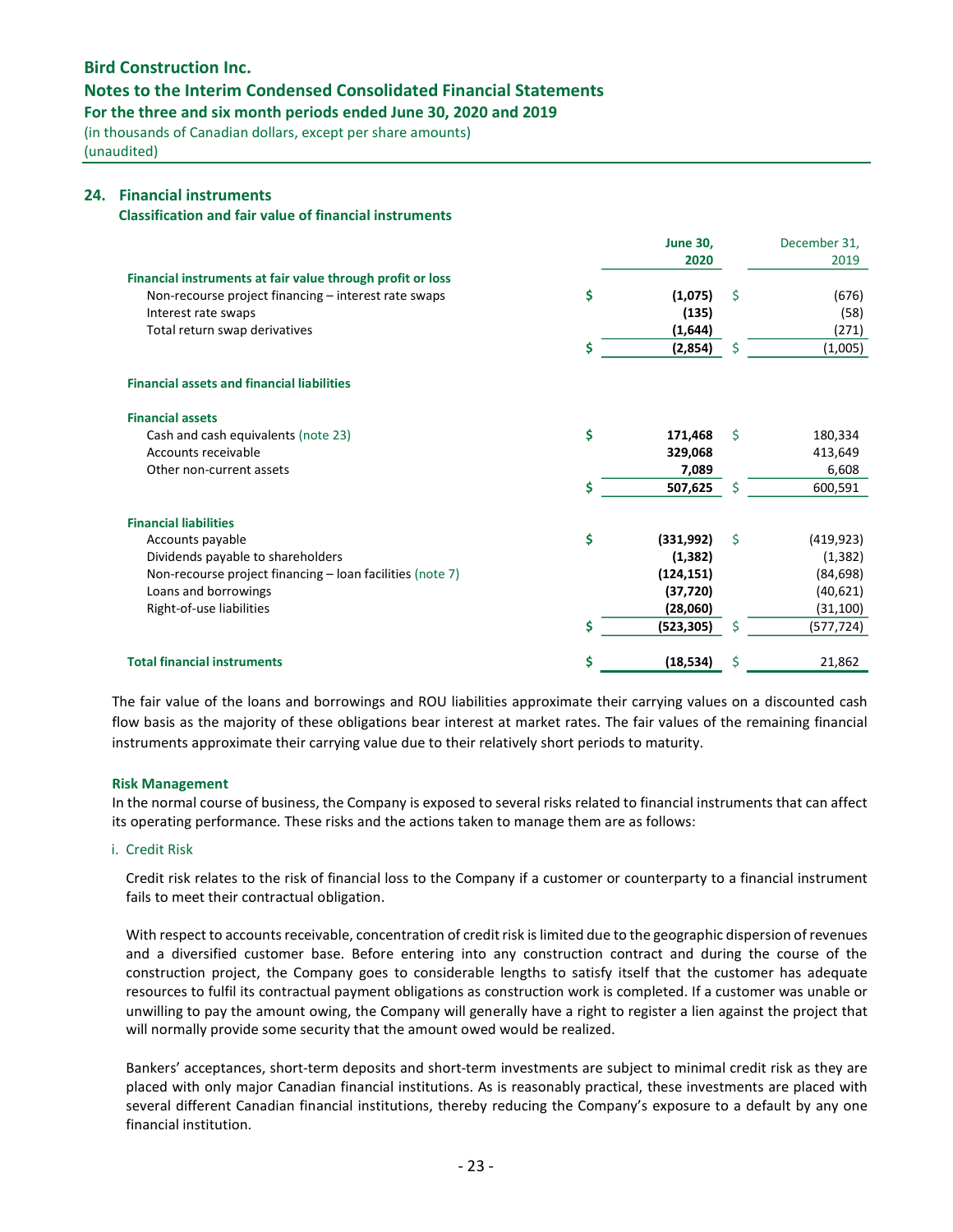(in thousands of Canadian dollars, except per share amounts) (unaudited)

> At June 30, 2020, accounts receivable outstanding for greater than 90 days and considered past due by the Company's management represent 21.0% (December 31, 2019 – 17.1%) of the balance of progress billings on construction contracts receivable. Management has recorded an allowance of \$1,478 (December 31, 2019 - \$1,538) against these past due receivables, net of amounts recoverable from others.

|                                | <b>Amounts past due</b> |  |                   |  |                         |  |                      |  |  |
|--------------------------------|-------------------------|--|-------------------|--|-------------------------|--|----------------------|--|--|
|                                | Up to $12$<br>months    |  | Over 12<br>months |  | <b>June 30,</b><br>2020 |  | December 31,<br>2019 |  |  |
| Trade receivables              | 28,429                  |  | 15,492            |  | 43,921                  |  | 47,174               |  |  |
| Impairment                     | (30)                    |  | (1, 448)          |  | (1, 478)                |  | (1, 538)             |  |  |
| <b>Total Trade receivables</b> | 28,399                  |  | 14,044            |  | 42,443                  |  | 45,636               |  |  |

The movement in the allowance for impairment in respect of loans and receivables during the period was as follows:

|                              | <b>June 30,</b><br>2020 | December 31,<br>2019 |
|------------------------------|-------------------------|----------------------|
| Balance, beginning of period | 1,538                   | 1,271                |
| Impairment loss recognized   | 150                     | 313                  |
| Amounts written off          | (116)                   |                      |
| Impairment loss reversed     | (94)                    | (46)                 |
| Balance, end of period       | 1,478                   | 1,538                |

### ii. Liquidity risk

Liquidity risk relates to the risk that the Company will not be able to meet its financial obligations as they fall due.

The Company has working capital of \$72,457 which is available to support surety requirements related to construction projects. As a component of working capital, the Company maintains significant balances of cash and cash equivalents and investments in liquid securities. These investments, less \$2,640 hypothecated to support outstanding letters of credit and \$25,634 held in restricted accounts, are available to meet the financial obligations of the Company as they come due.

The Company has a committed line of credit of \$85,000 available to finance operations and issue letters of credit. As at June 30, 2020, the Company has drawn \$15,000 on the facility and has \$13,525 letters of credit outstanding on the facility. The committed line of credit is available until December 31, 2022.

The Company has a committed revolving term loan facility totalling \$35,000 for the purpose of financing acquisitions and for working capital advances in support of major projects. As of June 30, 2020, the Company has drawn \$10,000 on the facility. Also, the Company and its subsidiaries have \$35,000 in equipment facilities, of which \$12,720 is outstanding at June 30, 2020.

Subsidiaries of the Company have established operating lease lines of credit for \$31,800 with the financing arms of major heavy equipment suppliers to finance operating equipment leases. At June 30, 2020, the subsidiaries have used \$11,240 under these facilities. In addition, the Company has letters of credit facilities totalling \$125,000 available for issuing letters of credit for which \$20,283 was drawn at June 30, 2020. Additional draws on this line require hypothecation of additional securities or cash deposits. Cash collateralization may not be required for certain letters of credit with an export component as the Company has entered into an agreement with EDC to provide performance security guarantees for letters of credit issued that meet their criteria. The Company believes it has access to sufficient funding through the use of these facilities to meet foreseeable operating requirements.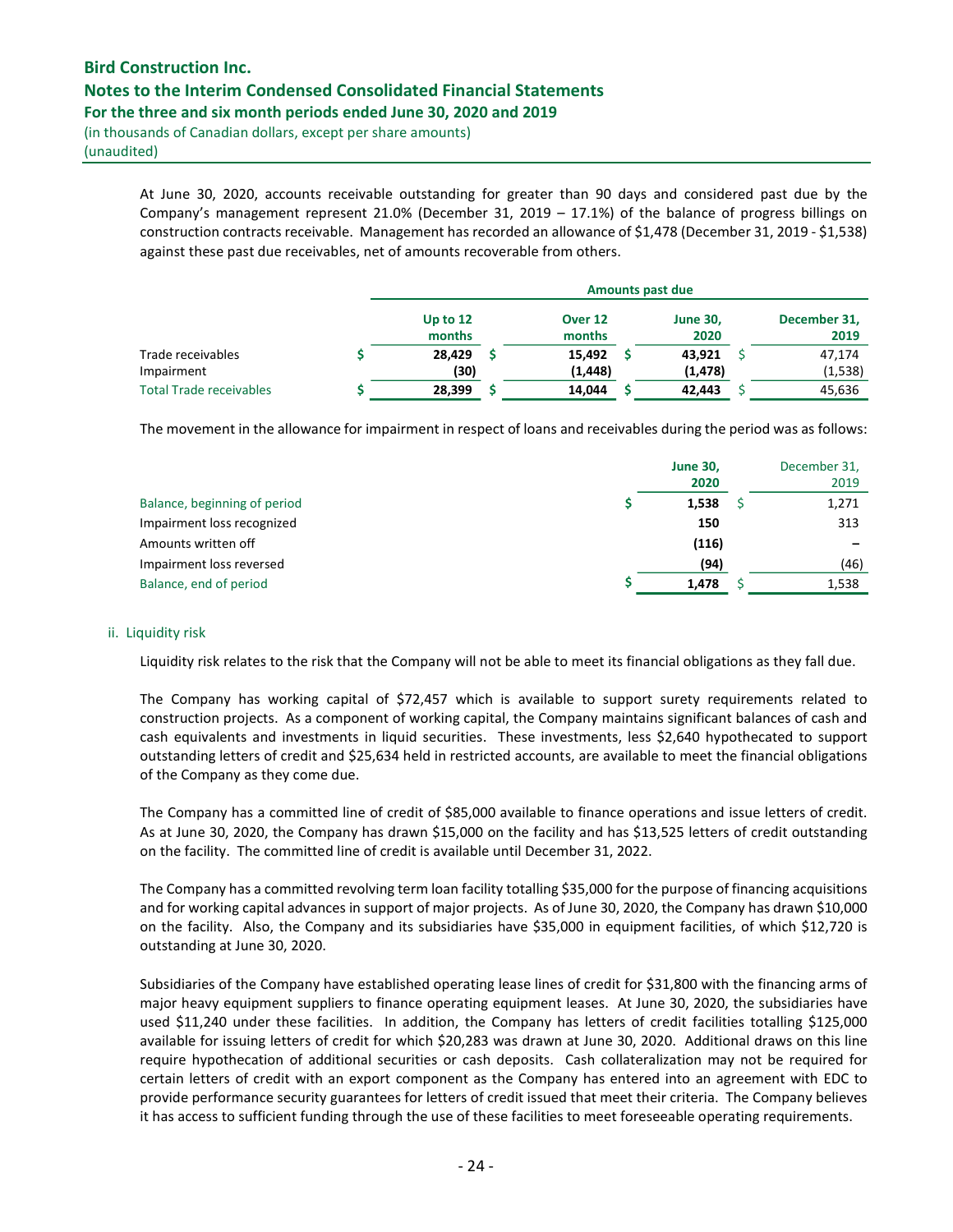(in thousands of Canadian dollars, except per share amounts) (unaudited)

> Principal repayments due on the loans and borrowings and non-recourse project financing are disclosed in notes 13 and 7, respectively. As disclosed in notes 15 and 16, payments required pursuant to the Company's MTIP granted in 2017, 2018, 2019 and 2020 are due on the vesting dates of November 2020, November 2021, November 2022 and November 2023, respectively, or upon retirement, if earlier. Payments pursuant to the Company's EIP granted in 2018, 2019 and 2020 are due by December 2021, December 2022 and December 2023, respectively. Payments pursuant to the Company's DSU Plan are cash settled when the eligible Director ceases to hold any position within the Company.

#### iii. Market risk

Market risk is the risk that changes in market prices, such as interest rates and equity prices, will affect the Company's income or the value of its holdings in liquid securities.

At June 30, 2020, the interest rate profile of the Company's loans and borrowings and non-recourse project financing was as follows:

|                                                               | <b>June 30,</b><br>2020 |
|---------------------------------------------------------------|-------------------------|
| Fixed-rate facilities                                         | 12,720                  |
| Variable-rate facilities                                      | 25,000                  |
| Non-recourse project financing facilities                     | 124.151                 |
| Total loans and borrowings and non-recourse project financing | 161,871                 |

Interest rate risk is the risk that the fair value of future cash flows of a financial instrument will fluctuate because of changes in market interest rates. The Company is exposed to interest rate risk to the extent that its credit facilities and TRS derivatives are based on variable rates of interest. The Company has the option to convert all variable-rate term facilities to fixed-rate term facilities. Interest rate risk on the non-recourse project financing is managed with the objective of reducing the cash flow interest rate risk through the use of interest rate swaps.

As at June 30, 2020, a one percent change in the interest rate applied to the Company's variable rate long-term debt would change annual income before income taxes by approximately \$250.

The Company has certain share-based compensation plans, whereby the values are based on the common share price of the Company. The Company has fixed a portion of the settlement costs of these plans by entering into various TRS derivatives maturing between 2020 and 2022. The TRS derivatives are not designated as a hedge. The change in the value of the TRS derivatives is recorded each quarter based on the difference between the fixed price and the market price of the Company's common shares at the end of each quarter. The TRS derivatives are classified as derivative financial instruments. As at June 30, 2020, a 10 percent change in the share price applied to the Company's TRS derivatives would change income before income taxes by approximately \$821.

#### iv. Currency risk

Currency risk is the risk that fluctuations in currency exchange rates will affect the Company's net income. The Company uses foreign currency to settle payments to vendors and subcontractors in the foreign currency. A 10% movement in the Canadian and U.S. dollar exchange rate would have changed income by approximately \$267.